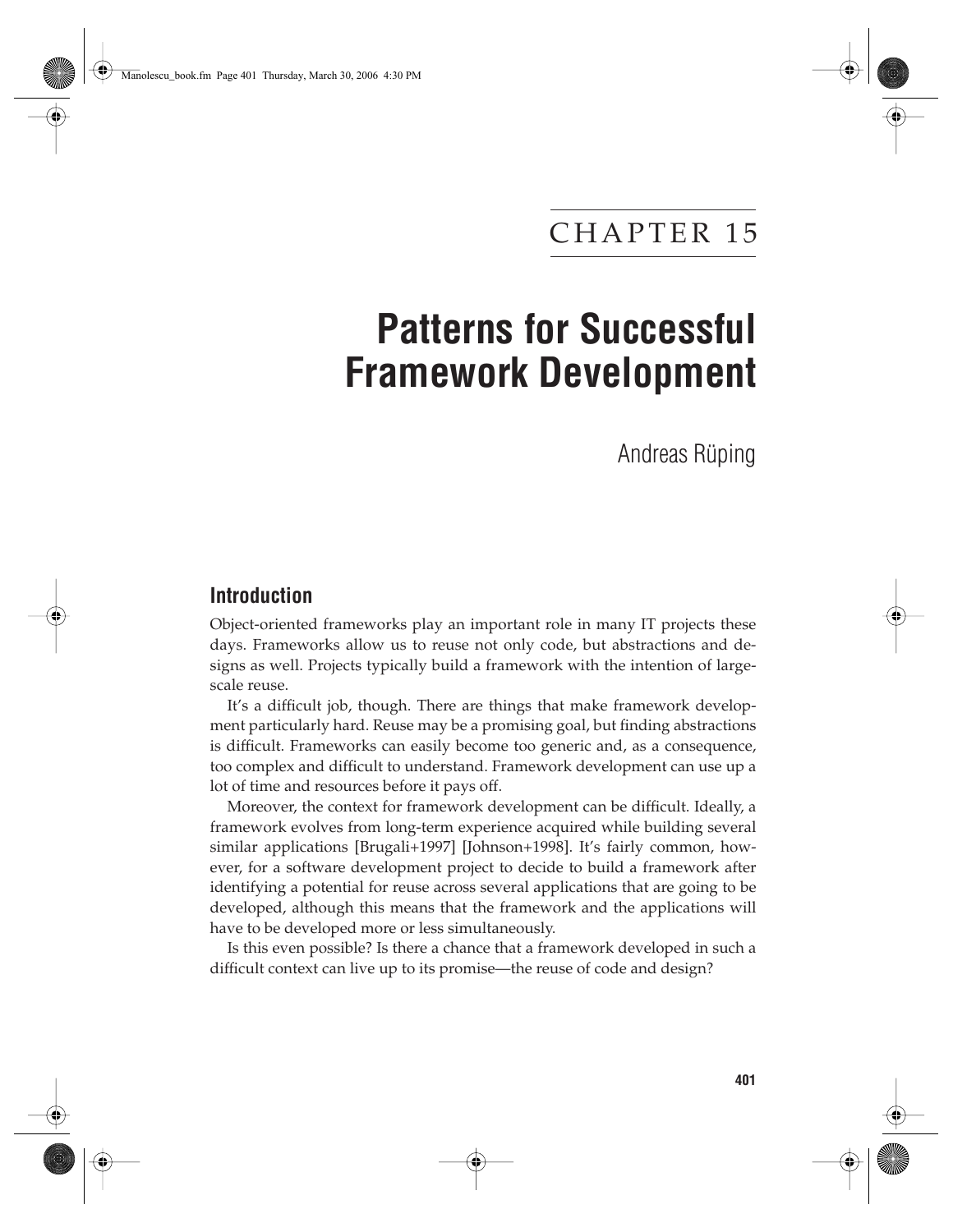This chapter presents a collection of patterns that address these questions. It is targeted at software architects and developers who consider building a framework to meet requirements for reuse. The patterns assume an overall context in which framework and application development take place, at least to some extent, simultaneously. Many of the solutions that the patterns recommend actually apply to framework development in general, but they are particularly useful in this specific context.

The patterns address a framework's architecture, its development process, and questions of team collaboration. I have observed the patterns throughout many projects. The collection isn't necessarily complete, but it does represent a useful set of core strategies.

### **Project Background**

I'd like to explain the patterns by using my experience with two projects that both decided to build a framework in order to facilitate application development. My experience in these projects were both positive and negative, and I'll use the projects as running examples throughout this chapter. Let's therefore first take a look at the two projects.

### The Data Access Layer Framework

An insurance company faced the problem of having a large number of legacy systems that didn't work together well. The company felt it was time for a change and decided to build several new applications, including new policy systems for health insurance, life insurance, and property insurance, as well as new customer, payment, commission, and workflow systems. It was a huge endeavor involving several teams, ranging from 8 to 40 people each, working on the various applications more or less simultaneously.

Early on, the project established a team that worked on what was called the "horizontal tasks": the specification, design, and coding of modules that many and perhaps all—other teams could use. The motivation was to save time and costs, and to ensure a consistent architecture across the new applications.

It soon became clear that providing database access would be among these horizontal tasks. All applications required database access, and in order to hide the objects' physical representations from the applications, all applications were supposed to introduce a data access layer into their architecture.

The team decided to build a framework that would provide the data access layer. The framework had to abstract over the individual applications' data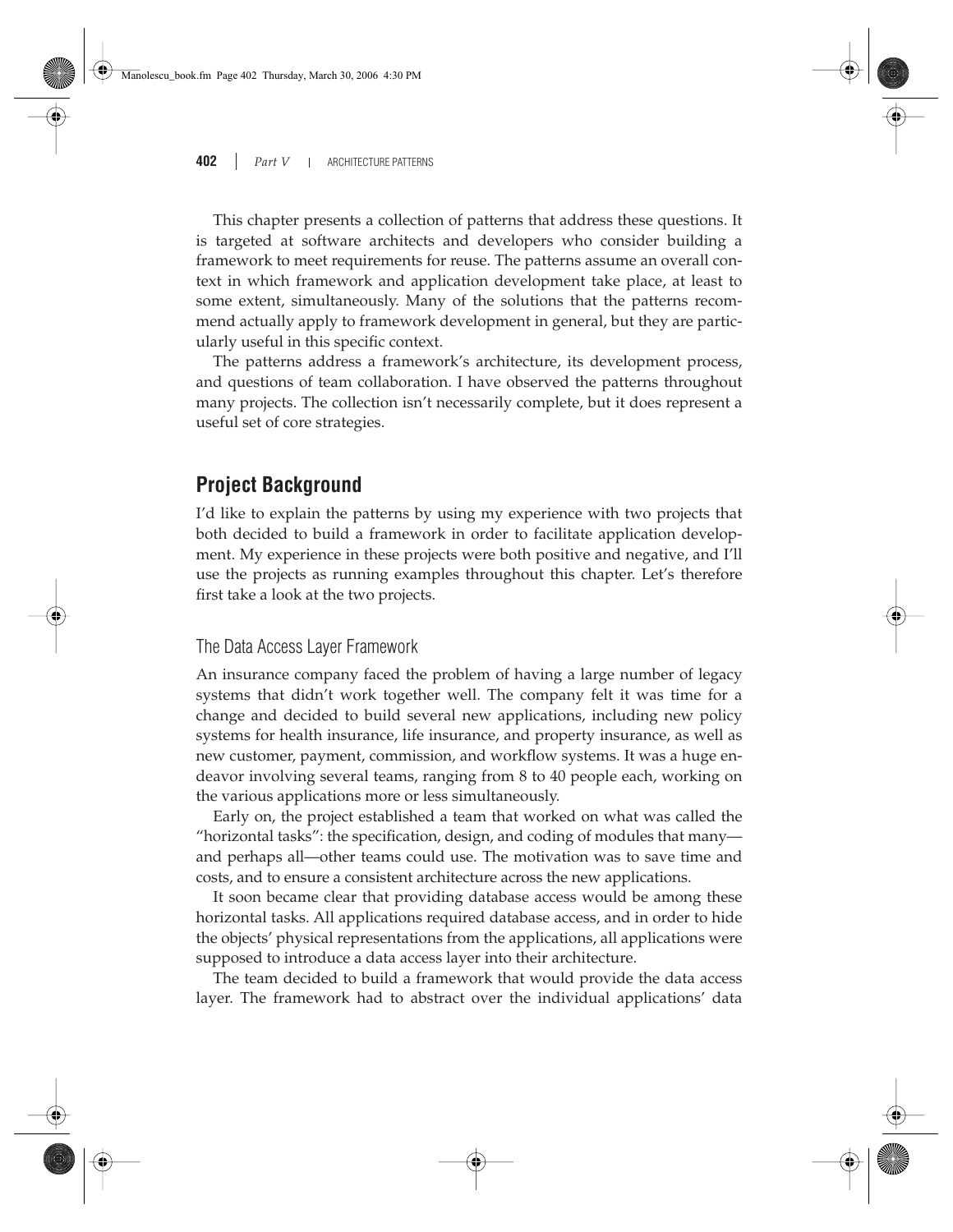#### *Chapter 15* PATTERNS FOR SUCCESSFUL FRAMEWORK DEVELOPMENT **403**

models and therefore allowed application developers to specify a mapping from domain-specific objects onto database tables. The framework also provided a mechanism for object versioning that was quite powerful. Application developers could tailor the framework to the individual needs of their projects by configuring the extent of object versioning that they needed.

The framework offered the advantage that the application programmers didn't have to bother with the details of database access, including the intricate versioning mechanisms.

### The Web Portal Framework

The goal of this project was to develop a Web portal for the financial industry. The portal included both Web content and applications, and was used by a bank to sell insurance products. The Web content covered general information about the available products, while the applications provided access to different insurance systems running on various back-end servers that stored and processed contracts and customer information.

Several of these applications had existed for a while when the plans for the portal were made, but a few still had to be developed. The project's main task was to integrate old and new applications into the portal. The team decided to develop a J2EE-based framework that would provide a reusable infrastructure for all applications that had to be integrated into the portal.

The framework extended over the Web server and application server layers. Its task was to take user requests, forward them to the back-end applications, transform the results into HTML and integrate them into a Web presentation. The framework also managed the use cases for the entire portal and performed the necessary session handling.

Application developers essentially had to define the use cases their application required, and to provide a mapping from client requests onto application calls. They could then rely on the mechanisms the framework provided. The definition of the use cases required a bit of programming, but the bulk of integration work was done by the framework and hidden from the application developers.

### **Roadmap**

Figure 15–1 gives an overview of the patterns presented in this chapter and briefly sketches the relationships between them.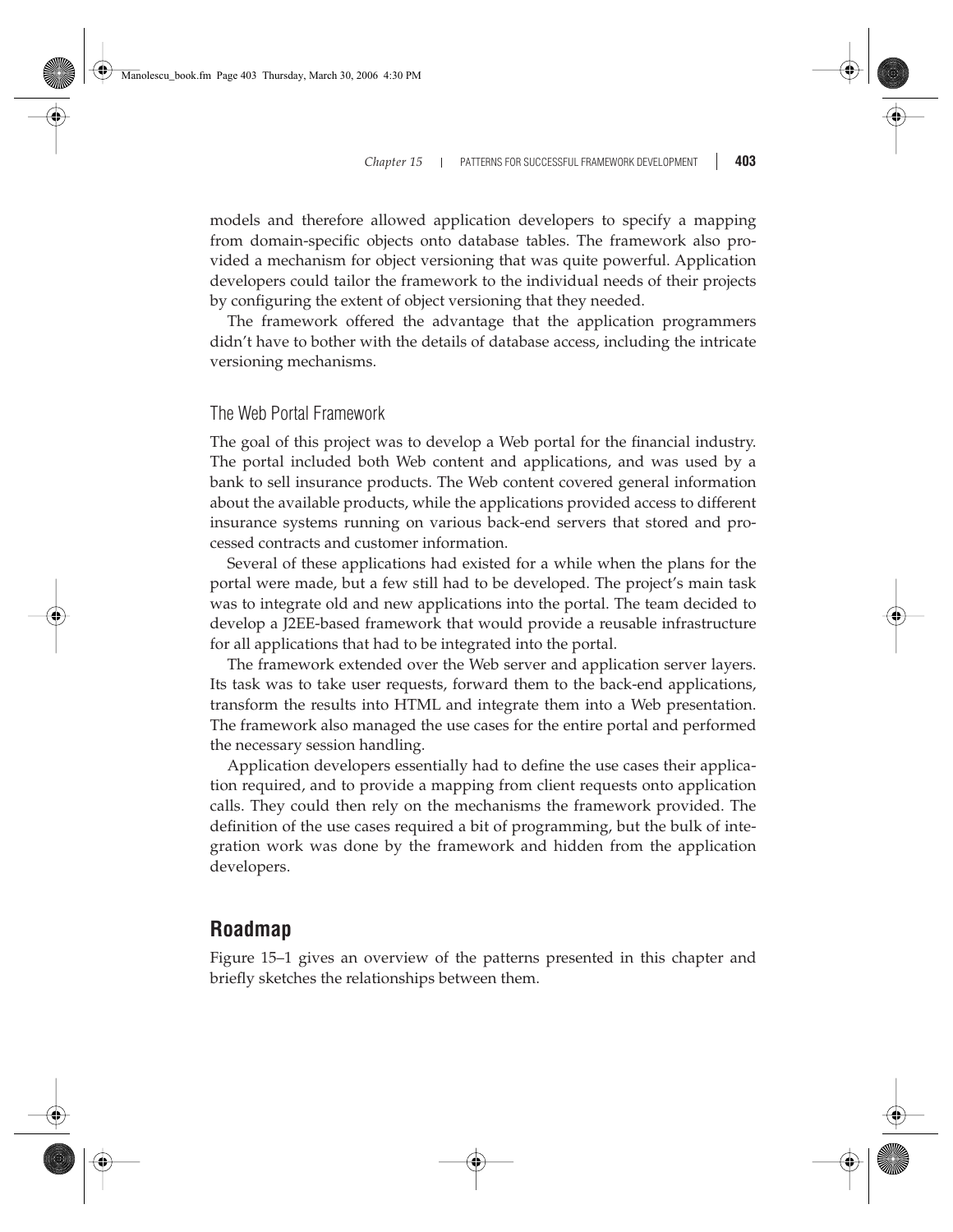

**Figure 15–1** *Overview*

### **1. Concrete Evidence for Reuse**

Problem

**How can you make sure that in your project building a framework is justified?**

Context

You're working on a project that will see the development of several applications. You have identified some functionality that all applications will probably require. The question of whether it would be useful to have a framework that could provide this functionality arises.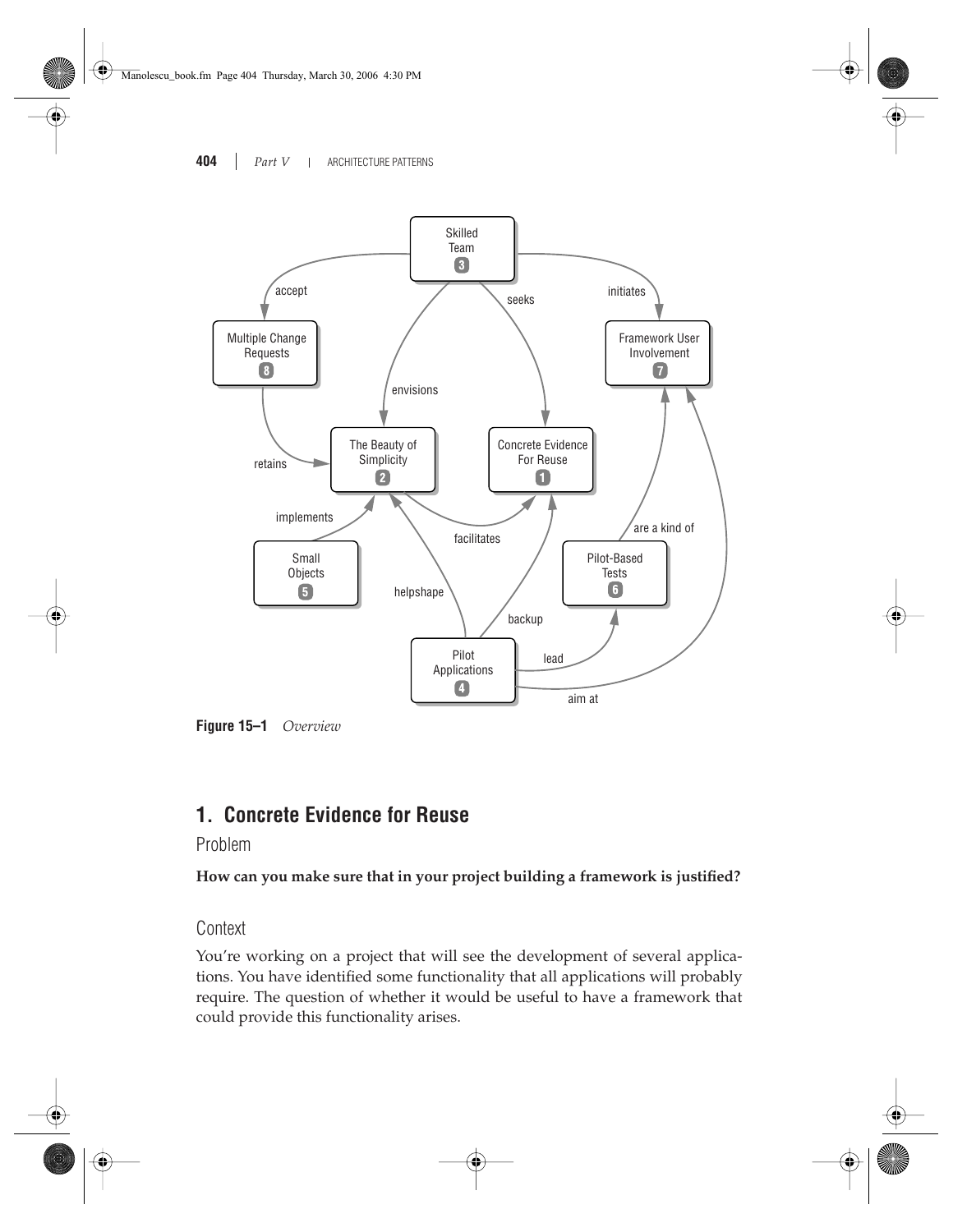### Forces

It is of course tempting to design a framework—the framework could provide a set of common abstractions and could serve as a blueprint for functionality that could then be reused many times. Building a framework can be attractive whenever there is some functionality that several applications will require, though in slightly different ways.

But reuse isn't the only aspect that lets a framework appear attractive. If you decide to build a framework, many design decisions will be made only once, leading to a consistent architecture across all applications.

Moreover, not all application developers will have to be concerned with all aspects of the software architecture if some of these aspects can be assigned to the framework. In this case, the framework designers can provide an implementation that all applications can inherit. This is particularly useful when it comes to intricate techniques that not all developers have the skill to use.

On the other hand, there is no way to deny that building a framework takes significantly more time than building a normal application. A rough estimate is that developing a framework takes about three times longer than developing an application, though the exact figure depends upon the framework's size and its degree of abstraction.

In a similar vein, the literature on reuse has a "rule of three," which says that an effort to make software reusable is worth it only when the software is reused at least three times [Jacobsen+1997] [Tracz1995]. A framework needs to be used for three different applications before the break-even point is reached and the investment pays off.

All this suggests that building a framework is justified only if the project can name at least three applications that are going to use it.

A higher number of applications sounds even more promising, but then, there is also a drawback if too many applications are supposed to use the framework: the number of stakeholders can increase to a point where reaching an agreement on the framework's scope and functionality becomes extremely difficult. The larger the number of potential framework users, the more you need to ensure that using the framework isn't just an abstract idea, but a concrete possibility.

The dilemma, however, is that you must make the decision for (or against) a framework at the beginning of the project. The application development teams must know as early as possible whether or not there will be a framework they can use. At the beginning of the project, however, the architecture of the individual applications might still be unclear. Perhaps there is even uncertainty about what applications are going to be developed. In other words, you may have to make a decision for or against a framework without knowing much about the applications that might possibly use it.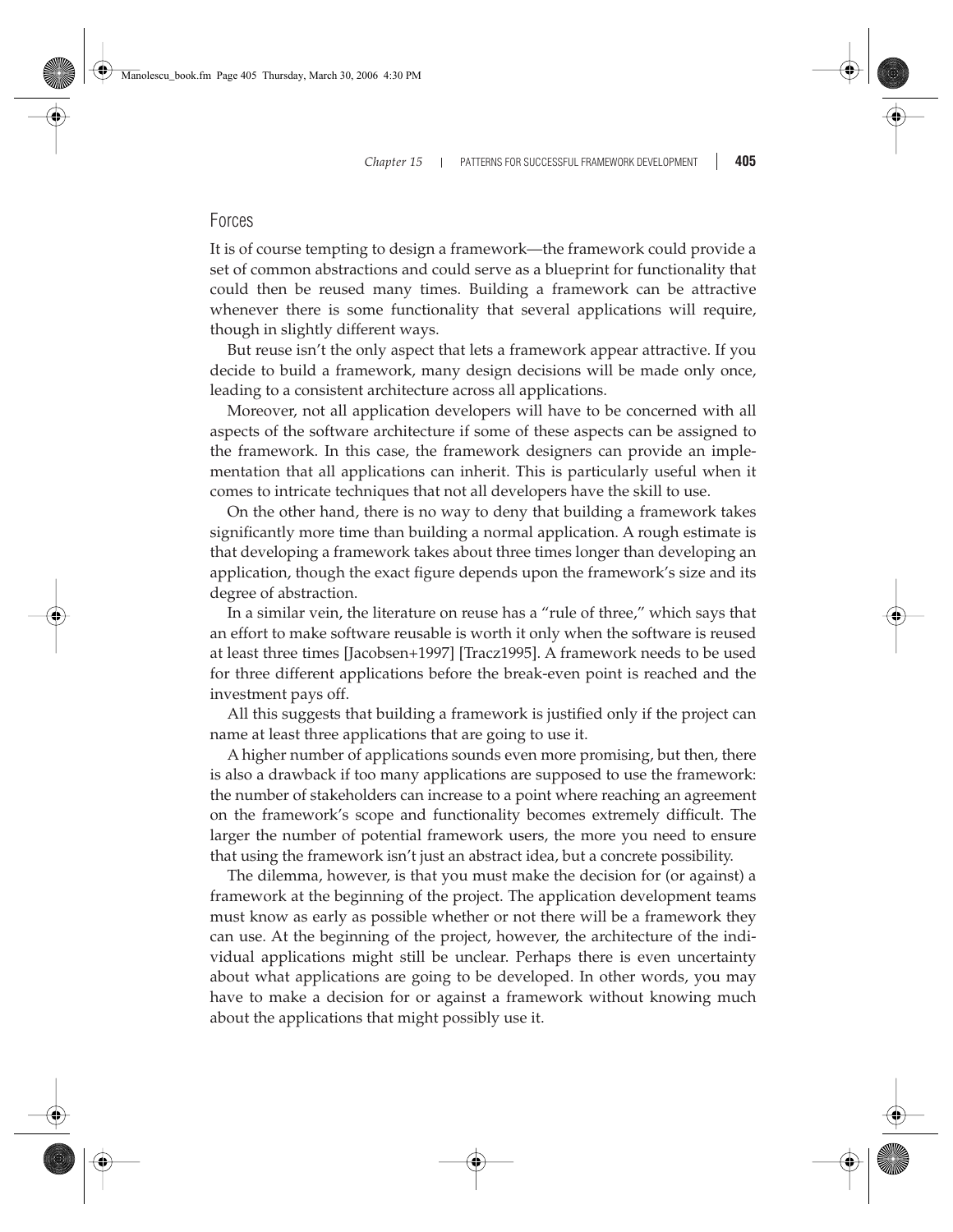### Solution

### **Build a framework only if there is concrete evidence that several applications are going to use it.**

The emphasis here is on the word *concrete*. If all you know is that there are several applications that *might* use the framework, all you can conclude is that framework development *might* pay off. Or perhaps it won't.

Therefore, before you decide to build a framework, you must make sure that the preconditions are met:

- Three expected uses is a must. If there are four or five applications that you can expect to use the framework, that's even better, since as a project goes on, things can change, applications may be cancelled, and you may lose a potential user of your framework more quickly than you might think.
- Checking for concrete evidence includes seeking an agreement with all stakeholders of the application programs.
- The teams who build the applications must make a commitment to using the framework. This is not so much a protection against the not-invented-here syndrome, but a cross-check that using the framework is indeed appropriate. Only the application developers can evaluate how much they could benefit from the framework-to-be.

If you choose to build the framework, calculate about three times the budget you would need to build a single application. If you have concrete evidence for reuse, you can explain why the expected benefits will outweigh the costs.

### Examples

**The Data Access Layer Framework** At first it looked as if six applications were going to use the database access framework. In the end, one of them didn't use it for "political" reasons—a consequence of teams from many companies with conflicting goals working on one large project. With five applications remaining (and more expected), building a framework was still justified.

It took the team about 30 person months to complete the database access layer framework. The team estimated that it would have taken about 12 person months to develop a database access layer for one specific application that is equally powerful with respect to business objects and versioning. (However, exact figures would depend on the size of the application's data model.) Given the fact that building an application using the framework also takes some time, three instances of reuse seemed to be the break-even point in this project.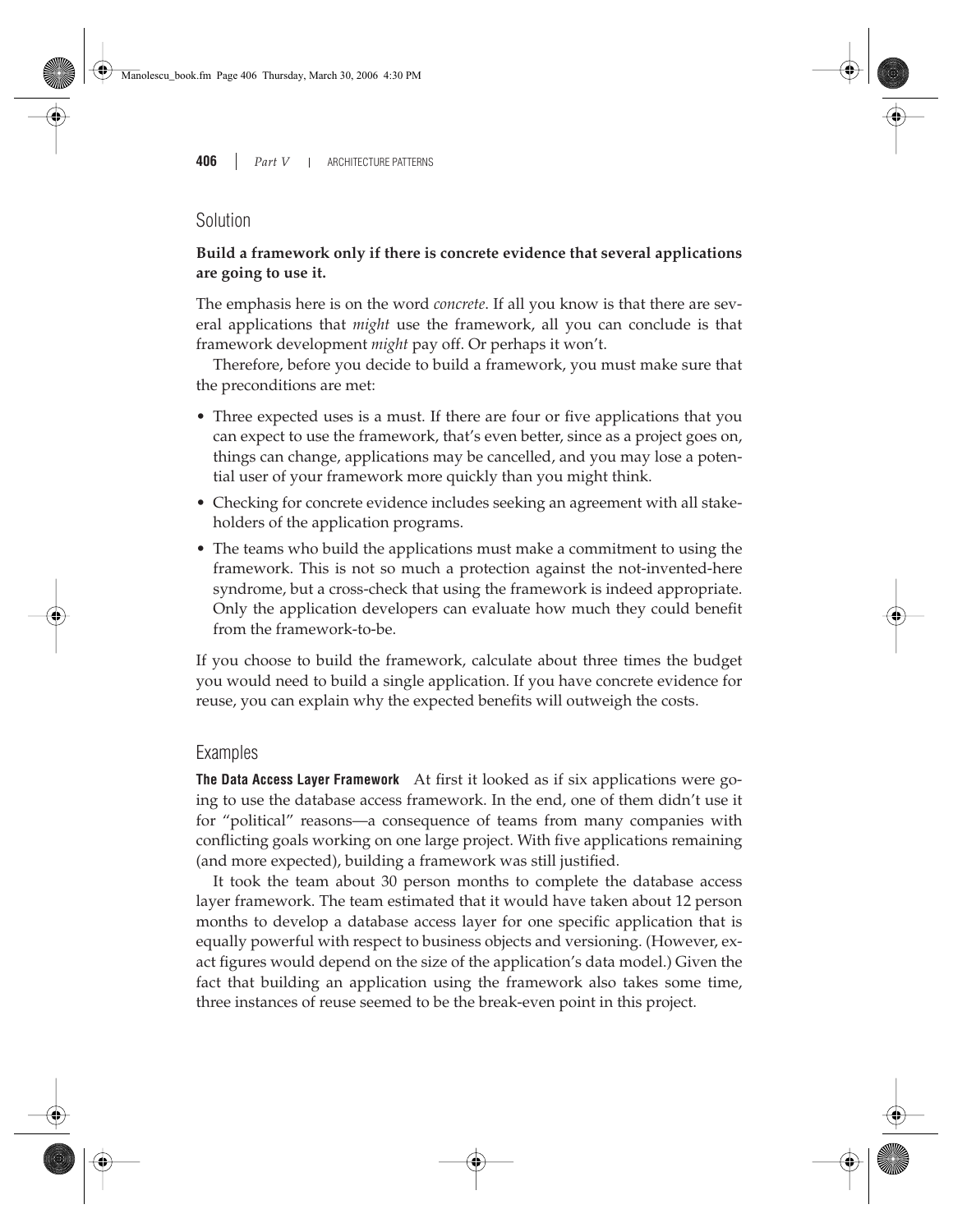#### *Chapter 15* PATTERNS FOR SUCCESSFUL FRAMEWORK DEVELOPMENT **407**

**The Web Portal Framework** When the project started, the decision to build a framework was motivated by the perspective that a number of applications were going to be integrated into the Web portal. After all, the portal was supposed to offer a rich functionality to its users. Work on the framework began quickly, and soon the life insurance system and the customer system were integrated into the portal.

After a while, however, it was recognized that not as many applications were going to be integrated into the portal as had originally been planned, and that for some of these applications a less powerful solution was sufficient. The potential for reuse turned out much smaller than the project had assumed. As of now, the framework has only been used twice, and so far, hasn't paid off. The budget calculation says the framework might pay off in the future, but only if at least one more application is going to use it which, at this time, is uncertain.

### **Discussion**

In their patterns for evolving frameworks, Don Roberts and Ralph Johnson suggest that THREE EXAMPLES [Johnson+1998] be developed before building a framework. This recommendation intends to prevent you from not finding the right abstractions or generally heading in the wrong direction with your framework—an easy consequence of a lack of experience.

Yet in many practical scenarios, there are no three examples on which you could possibly rely since the applications will be developed more or less simultaneously to the framework. Is there anything you can do instead to make sure that the framework benefits from experience with application development?

Yes, there is. Because you have concrete evidence for reuse, you must have a good idea of applications that can benefit from the framework, and how. If you choose one or two of those as PILOT APPLICATIONS (4), you can incorporate feedback from application development into the framework development.

Next, a SKILLED TEAM (3) is certainly helpful. Ideally, team members have developed a framework in such a context before. The more the team members are aware of typical pitfalls in framework development, the better.

Finally, a larger framework will have a higher risk of wrong abstractions and hopes for reuse that won't materialize. Aim at THE BEAUTY OF SIMPLICITY (2).

### **2. The Beauty of Simplicity**

Problem

**How can you prevent your framework from becoming unmanageable?**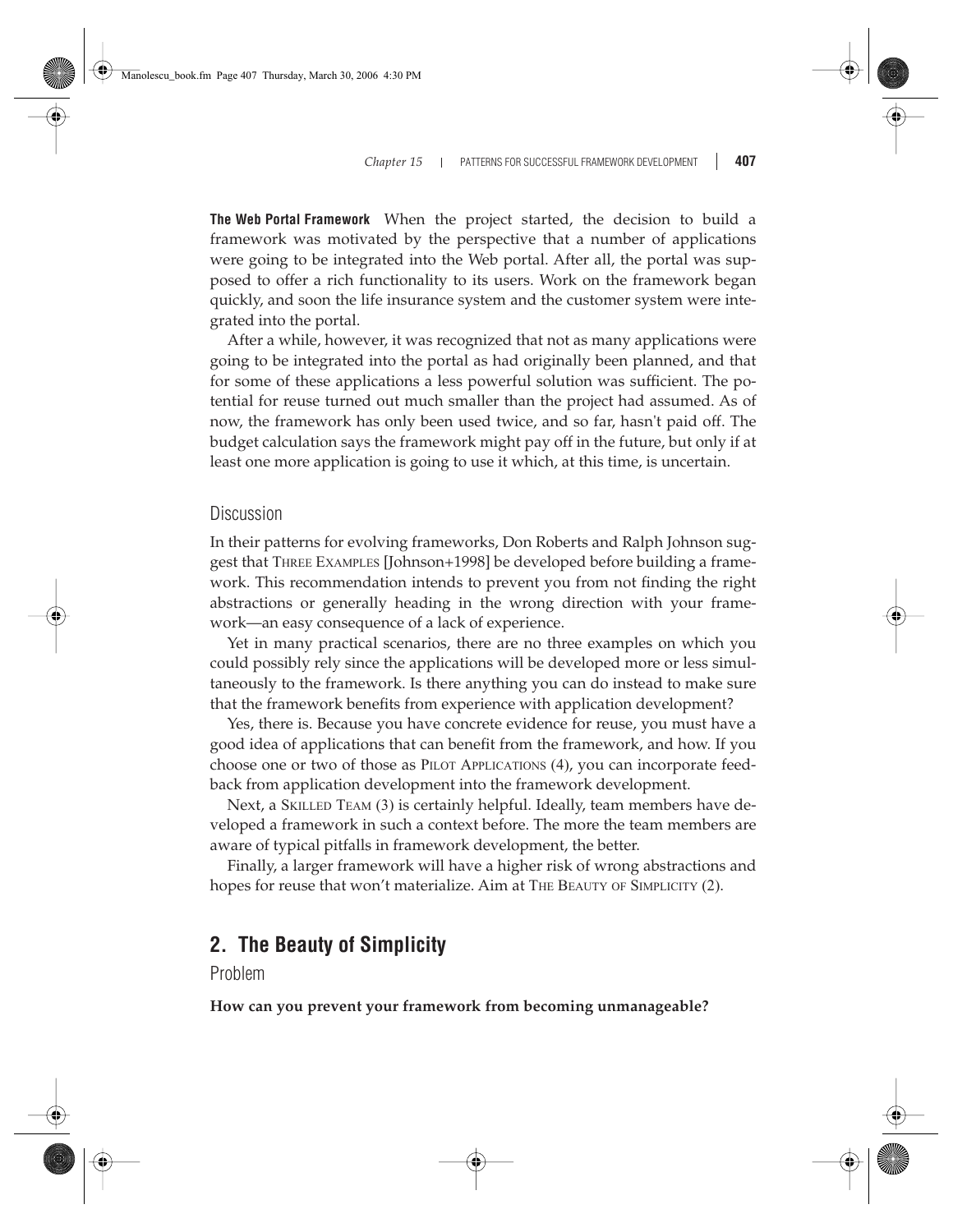### **Context**

You have come to the conclusion that building a framework in your project is justified. Several applications are going to be developed and it's clear that they will benefit from the framework. You are now in discussions with the potential framework users about what functionality the framework should cover.

### Forces

Obviously, the application development teams will come up with requirements for the framework. After all, they are supposed to use the framework, so the framework better meet the requirements they have. However, application developers are sometimes inclined to place more and more requirements on the framework; greater functionality offered by the framework means more time and effort the application development teams can save.

Moreover, framework developers sometimes flirt with wanting to build the *perfect* framework. Just one more abstraction here, and another generic parameter there, and the framework can grow incredibly powerful.

All these things easily lead to the framework's architecture becoming rather complex. However, there is much danger in complexity.

First, a complex architecture is difficult to build, maintain, understand, and use. Excessively complex frameworks can therefore create a challenge for designers and users alike, perhaps more of a challenge than they can meet.

Second, complexity, in the context of framework development, often means additional abstractions that are often reflected by generic algorithms and data structures. Genericity, however, is often the enemy of efficiency, and too many abstractions can easily lead you into efficiency problems you cannot resolve.

Third, the more complex the framework is, the longer it takes to build it. If the framework is supposed to "solve all problems on earth," it won't be available anytime soon.

This, however, is unacceptable. You don't have much time to build your framework. The teams that build the applications rely on the framework, and they won't be willing to wait for you. A specification of the framework has to be available when the other teams start designing, and a first version of the framework has to be completed before the other teams start coding. If you don't manage to get the framework ready in time, this will turn out extremely expensive for the entire project.

And no, you cannot rescue the situation by adding more people to the framework team when the deadline is approaching and the schedule is getting tight. We all know that adding people to a late project makes the project later [Brooks1995].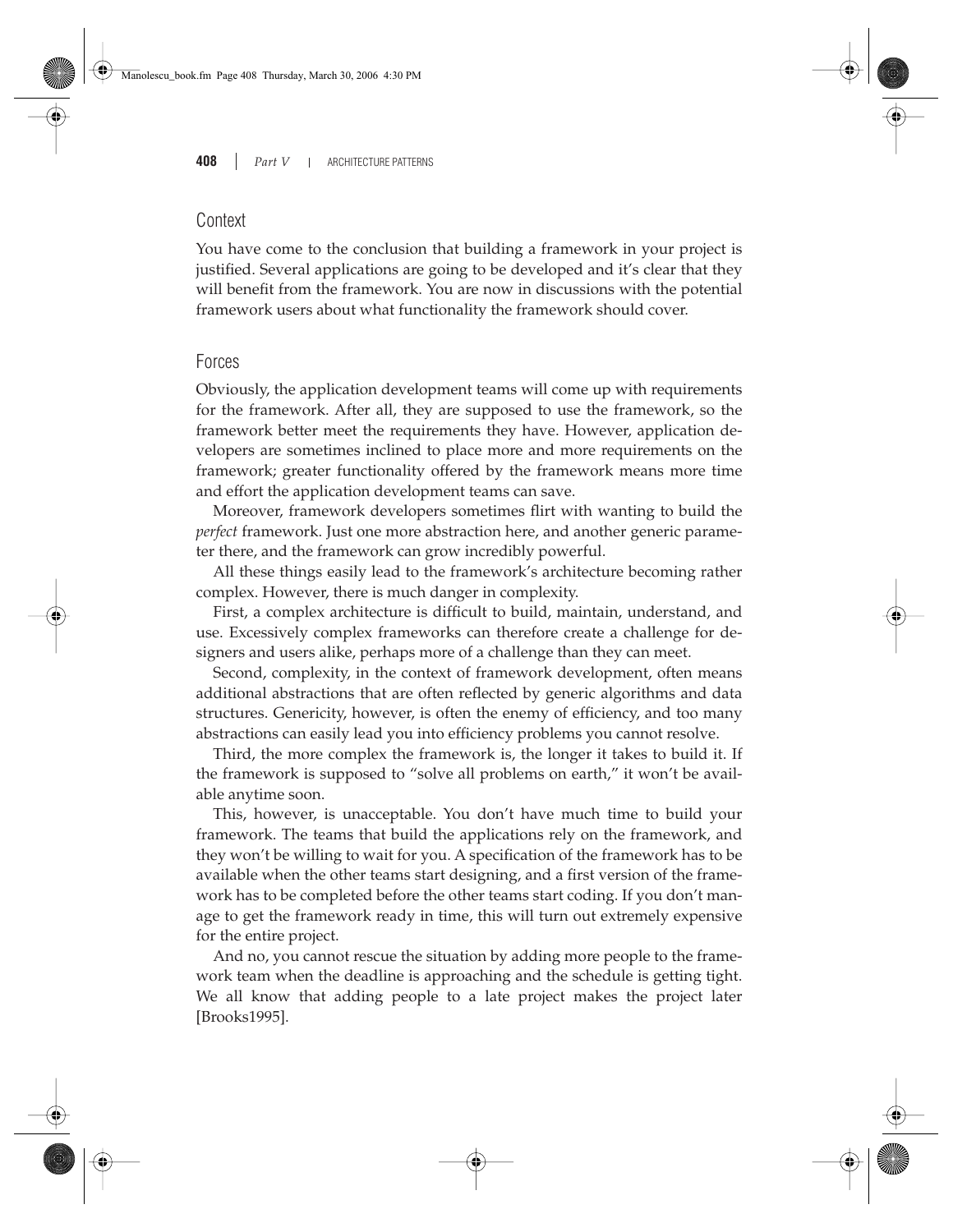### Solution

#### **Design your framework to be small and to focus on a few concrete tasks.**

Try to limit the scope of the framework to what is truly necessary:

- Focus on a small number of core concepts. Avoid too much abstraction. A framework that embodies too much abstraction tries to do too much and is likely to end up doing little.
- Perhaps your framework can be a framelet [Pree+1999]. A framelet is a very small framework that defines an abstract architecture that's not for an entire application but for some well-defined part of an application. It follows the "don't call us, we'll call you" principle, but only for that part of the application.

Much in the vein of agile development methods [Ambler2002][Cockburn2002], try "the simplest thing that could possibly work" [Beck2000]. Go with a small solution that works, rather than with a complex solution that promises more than it can deliver.

#### Examples

**The Data Access Layer Framework** When assembling the requirements for the database access framework, the team had to work hard to exclude any application logic from the framework. Many applications were going to use the framework's versioning features, but all had different ideas on how to use them. The team had to fight to avoid a versioning system that could be used in many different modes. Had the framework team agreed to include all the features that some of the other teams desired, it would have blown up the framework to incredible proportions.

In order to not overcomplicate the framework, the team also had to restrict the mapping of logical entities onto physical tables. Only simple mappings were possible; advanced techniques such as overflow tables had to be left to the applications. Generating the database access functions would otherwise have become unmanageable.

Nonetheless, the data access layer framework did suffer from too much complexity. The composition of business objects from smaller entities turned out to be extremely complicated. The team managed to implement it properly in the end, but only after much unexpected work. In addition, this complexity made the framework more difficult to use than had been intended. Looking back, the team felt the framework should have done without this mechanism, which required much effort and did little good.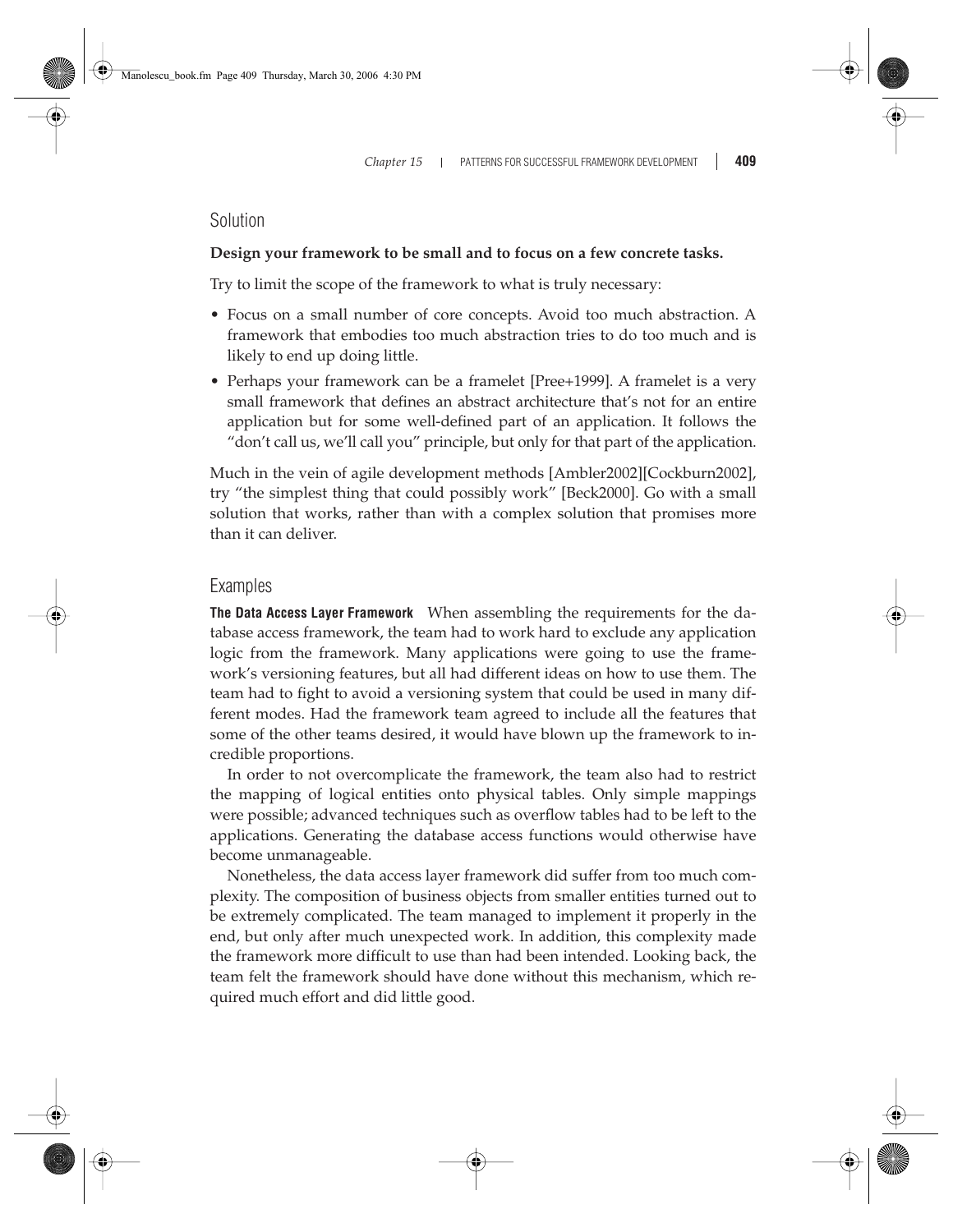To summarize, the team was successful in keeping the framework simple in many instances but felt they should have made simplicity an even more important issue.

**The Web Portal Framework** Providing a portal infrastructure is a concrete task, and certainly one that can be addressed by a framework. Like so many other frameworks, however, this Web portal framework suffered from becoming too powerful and, as a consequence, too complex. For instance, parameters need to be passed between the Web browser and the applications running on the mainframe, and the framework includes a mechanism that manages parameter passing in an entirely generic way. It's powerful, but it's difficult to understand and rather inefficient. A simpler mechanism would have been better.

But there is a success story as well. The framework wasn't only supposed to provide an infrastructure for the Web portal; it was also supposed to provide one for integrating Web services (which don't expect results from the applications to be represented as HTML). The framework team managed to meet these requirements in a simple and elegant way. The framework features a layered architecture: presentation issues are dealt with only in the servlet engine, while use-case management is concentrated on the application server layer. Web services can use the application server layer exactly as the portal does and simply not make use of any HTML generation.

### Discussion

Reducing a framework's complexity is a strategy generally approved of in the literature. For instance, Art Jolin recommends that frameworks be simple and modeless [Jolin1999]. And in our particular context—time constraints along with framework and application development happening simultaneously keeping the framework simple was crucial.

Simplicity also contributes to longevity. For instance, Brian Foote and Joseph Yoder propose THE SELFISH CLASS [Foote+1998]—a class that represents an artifact that reliably solves a useful problem in a direct and comprehensible fashion. In a similar vein, a framework that focuses on a set of core abstractions has a relatively high ability to evolve gracefully and therefore stands the best chance for longevity [Foote+1996].

In order to keep the framework simple as the project goes on, you must be careful with change requests that other teams might have, as they might introduce more, and unwanted, complexity. As a general rule of thumb, only accept MULTIPLE CHANGE REQUESTS (8)—change requests that are made by several, at least two, application development teams.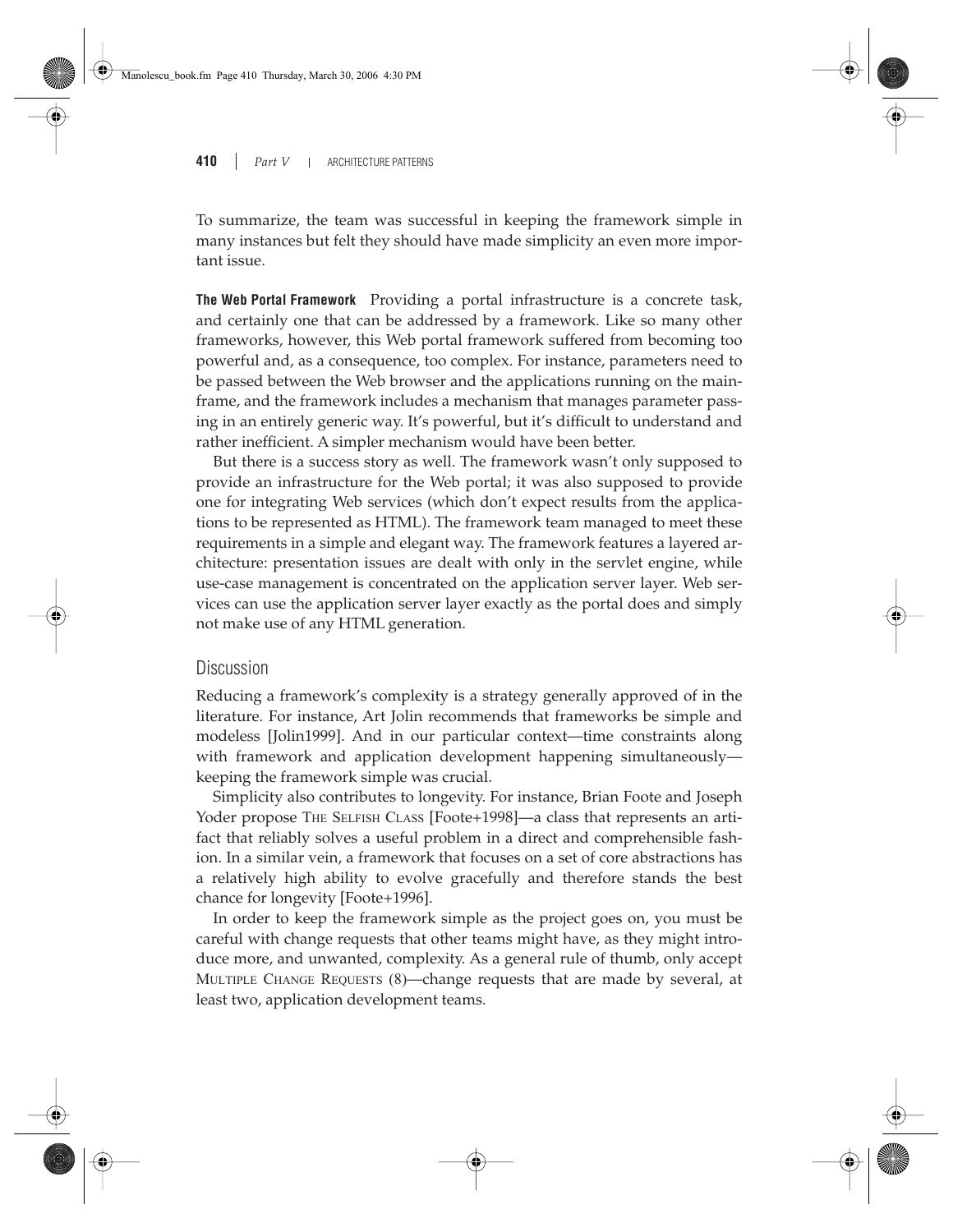And of course a SKILLED TEAM (3) is critical to keeping the framework simple. Framework development requires a team that is aware of the problems complexity brings and that is able to see the beauty of simplicity.

### **3. Skilled Team**

Problem

**How can you make sure that the framework is designed in a clear and consistent way?**

### Context

You are going to develop a framework in your project. You now have to assemble a team that can perform the requirements analysis for the framework, define its architecture, and ultimately design and implement it.

### Forces

Framework development is hard. But when framework and application development are strongly interwoven, things are even harder.

First, you have only a little time to develop your framework, because the other teams of the project are already counting on it. If your team is either inexperienced with framework development or with the application domain, there is no chance for success. The team would need too much time for familiarization.

Second, the framework team will have to take care of not only framework development and maintenance, but coaching as well. A crucial part of the framework team's job is to explain to the users how to work with the framework properly, which represents quite some time and effort.

Third, several applications are going to use the framework, so it is likely that many different parties would like to put their stake in it. You have to expect many different requirements and requests to influence the framework's design and scope.

And while such influences can give the framework designers valuable input, there is also the danger that the framework evolves into more and more variations. If different parties are free to request functionality as they see fit, the framework is likely not only to become complex, but to also split into inconsistent variations.

### Solution

**One team of skilled individuals must take care of framework design and development.**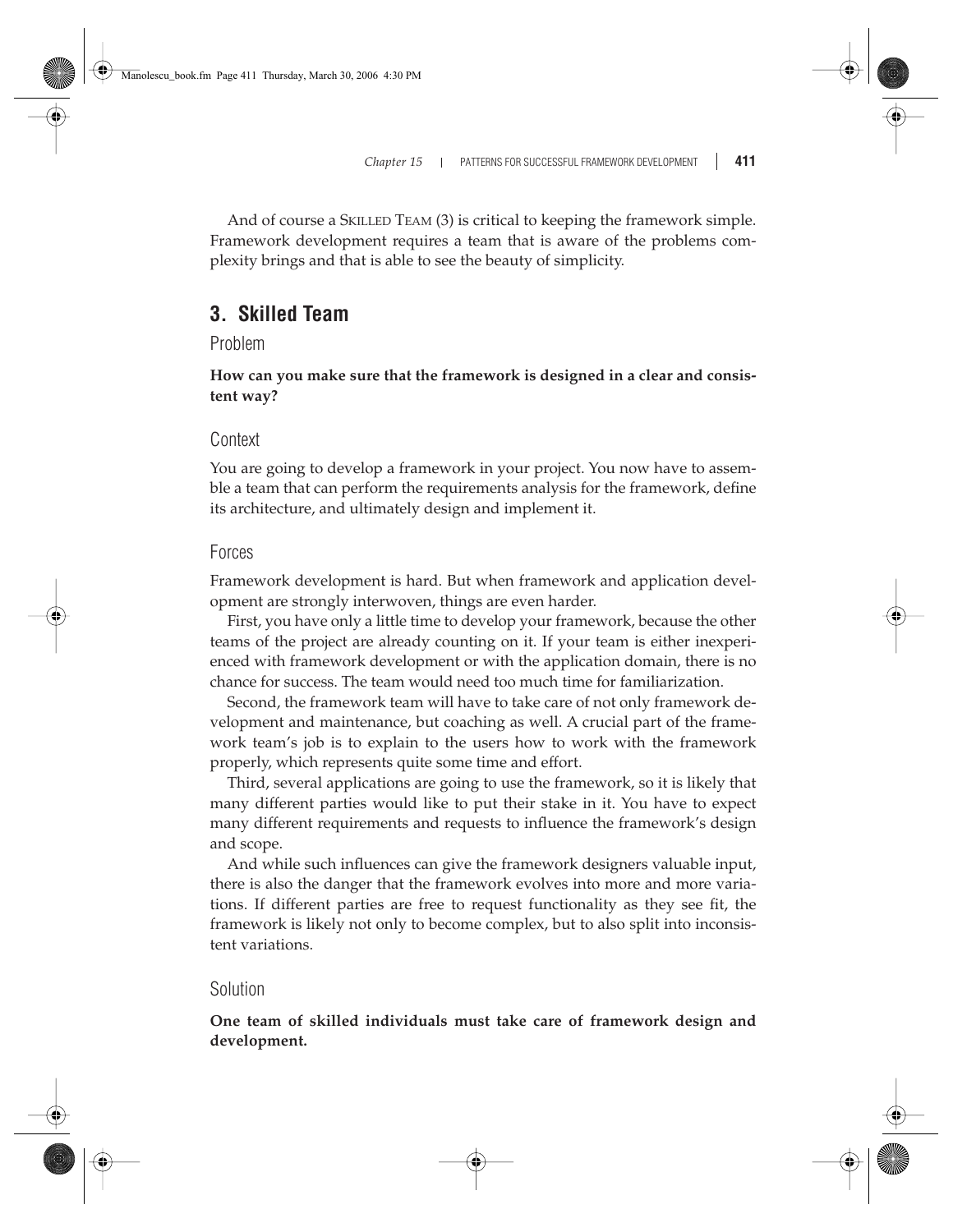A skilled team is important in every development project, but it is crucial to framework development and even more crucial if framework and application development happen simultaneously.

Check the following, carefully and in detail, when assembling the framework team:

- The team members must have the necessary skills to design a framework. Experience with framework design and managing abstraction are required.
- The team members must adopt a strategy to keep the framework reasonably simple and to avoid unnecessary complexity.
- The team must have the experience and the skill to ensure that the framework's scope stays on target.
- The team must have the communication skills that are necessary to collaborate closely with the framework users and to incorporate feedback the users may have into the design.
- At least some team members must be familiar with the application domain.

In order to collaborate smoothly, the team should be large enough to accomplish the task, but no larger. Interestingly, a small team is sometimes more effective than a large team.

### Examples

**The Data Access Layer Framework** Five people were involved in building the data access layer framework, although some only with a small percentage of their time. A stable core team of two people worked on the framework full-time for more than a year. When it came to introducing the framework into the applications, these two people were faced with the problem of doing three things at a time: maintaining the just-released version, preparing a new version, and coaching. Though they eventually managed this, there were some delays.

In retrospect, it became clear that a team of three or four people would have been necessary for timely releases and appropriate user support. A still larger team, however, wouldn't have done any good; the fact that only a handful of people designed the framework added much to its consistency.

**The Web Portal Framework** The good news here was that framework designers brought the necessary skills; they had developed frameworks before on other projects. The team size was also appropriate; about five people worked on the Web portal framework, which allowed for efficient teamwork.

However, a number of ad hoc corrections were made to the framework by people outside the framework team. This led to some irritation, since at some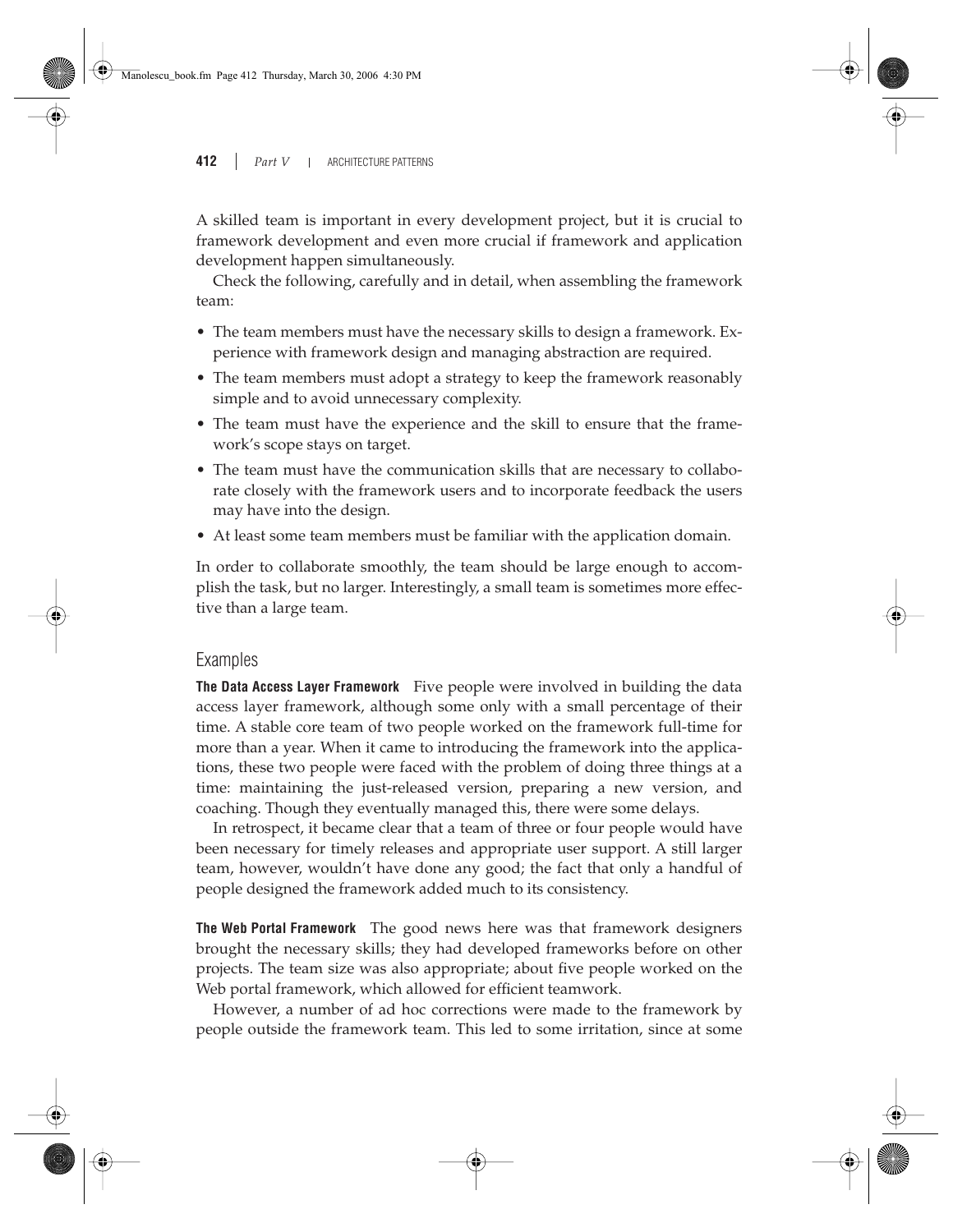point responsibility for the framework wasn't clearly defined. After a major refactoring, the framework's consistency was reestablished, and responsibility for the framework was reassigned to the framework team.

#### *Discussion*

If too many people work on the framework, it's hard to develop one consistent architectural vision, which is what your framework needs. A small team can envision THE BEAUTY OF SIMPLICITY (2).

Likewise, a small team can take responsibility for how the framework evolves by making sure only MULTIPLE CHANGE REQUESTS (8) are accepted.

In his generative development-process pattern language, Jim Coplien explains that it is important to SIZE THE ORGANIZATION [Coplien1995] and to SIZE THE SCHED-ULE [Coplien1995] when building a software development organization in general. The importance of having the right number of people, as well as the right people from the start, is even more true for building frameworks since the additional level of abstraction makes adding people to the project even more difficult.

### **4. Pilot Applications**

Problem

### **How can you detail the requirements for your framework?**

### Context

Work on the framework has begun. You're in the process of defining the framework's functionality. At the same time, some application development teams have already kicked off, while others perhaps haven't started yet.

### Forces

There is some functionality that several of the applications-to-be will have in common. They will use it in slightly different ways, but they will share a set of common abstractions. However, none of these applications have been built so far.

You're locked in some kind of chicken-and-egg problem: The framework team needs to know quite a bit about the applications to be able to define the framework's functionality, while the application development teams rely on the framework to build the applications. It's hard to come up with the requirements for the framework in such a context.

Still, you have to find the right abstractions for your framework.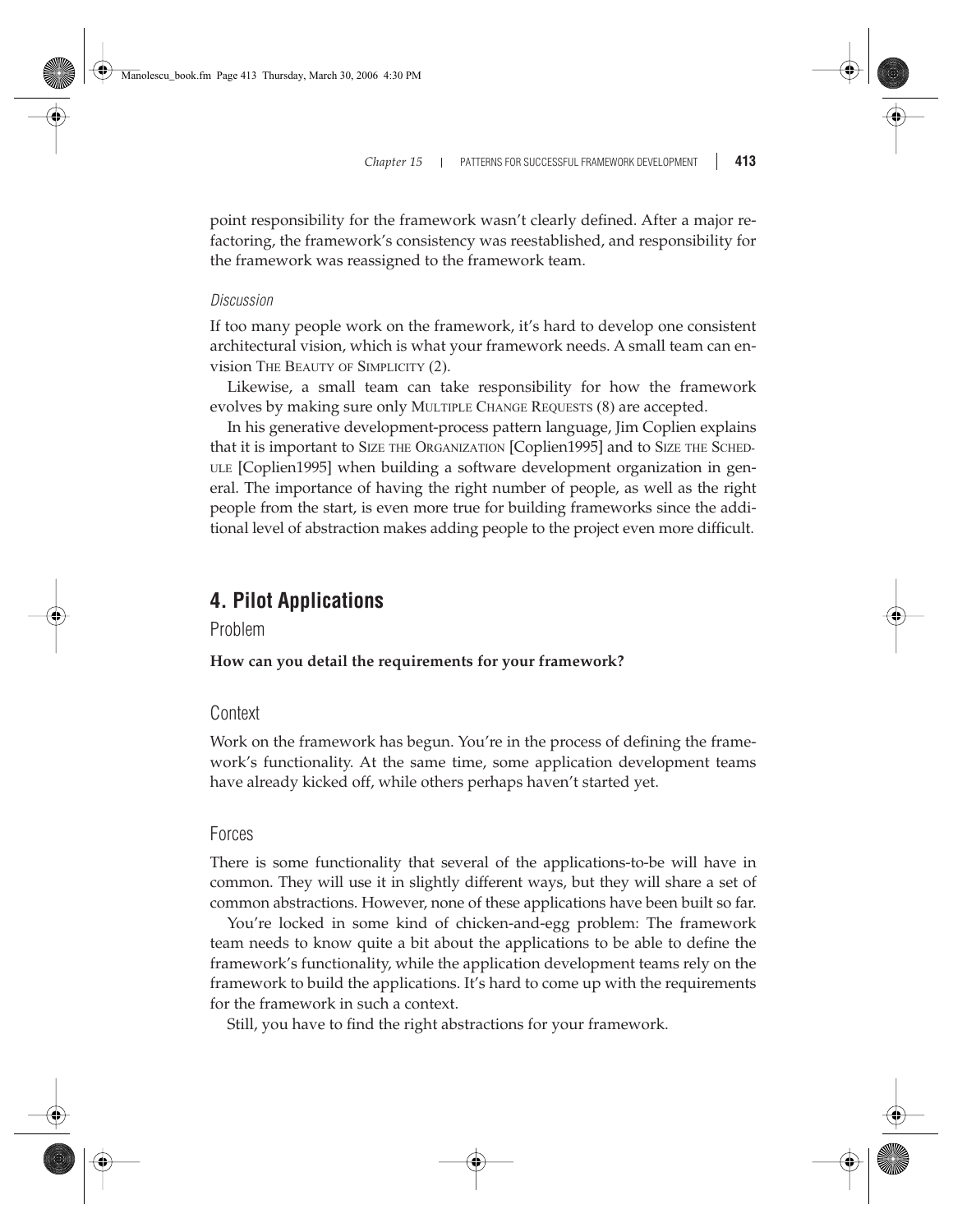What makes things even more difficult is that different application development teams will place many, possibly conflicting, requirements on your framework. You'll have to prioritize those requirements in order to achieve a consistent framework design. If you try to please everybody, the framework will become very complex and might ultimately become a failure.

### Solution

### **Discuss the framework's functionality with several pilot applications that are going to use the framework.**

The pilot applications will use the first versions of the framework as soon as they are released. This may well include versions that feature only a partial functionality or that are otherwise still constrained in their usage. In a way, the pilot application developers act as beta testers and provide valuable feedback to the framework team.

In most cases, two pilot applications are appropriate. One pilot application alone might not be representative, and perhaps you cannot say whether a required function is crucial or just nice to have. On the other hand, three or more pilots might simply become difficult to handle. Two pilot applications still seem manageable, and it's unlikely that important requirements go unnoticed.

Keep in mind the following when choosing pilot applications:

- The pilot applications must be fairly typical of others that might use the framework.
- The pilot applications should be significant, so that the framework team keeps in close touch with some of the framework's premier users.
- The pilot applications must be applications that are being built relatively early in the time frame of the overall project.

Collaborating with the teams who work on the pilot applications will increase the knowledge exchange in both directions; you'll get feedback on how good your framework is, and the other teams will learn how to use it. Pilot applications will also force you to adopt a policy of early delivery, which is a wellestablished strategy for project risk reduction [Cockburn1998].

Unfortunately, pilot users can get the impression that they're doing your work when they use the framework at a very early stage, when its functionality is still incomplete and has a few bugs. Be aware of this, and make clear to the pilot users that in return they have the chance to influence the system they'll have to use.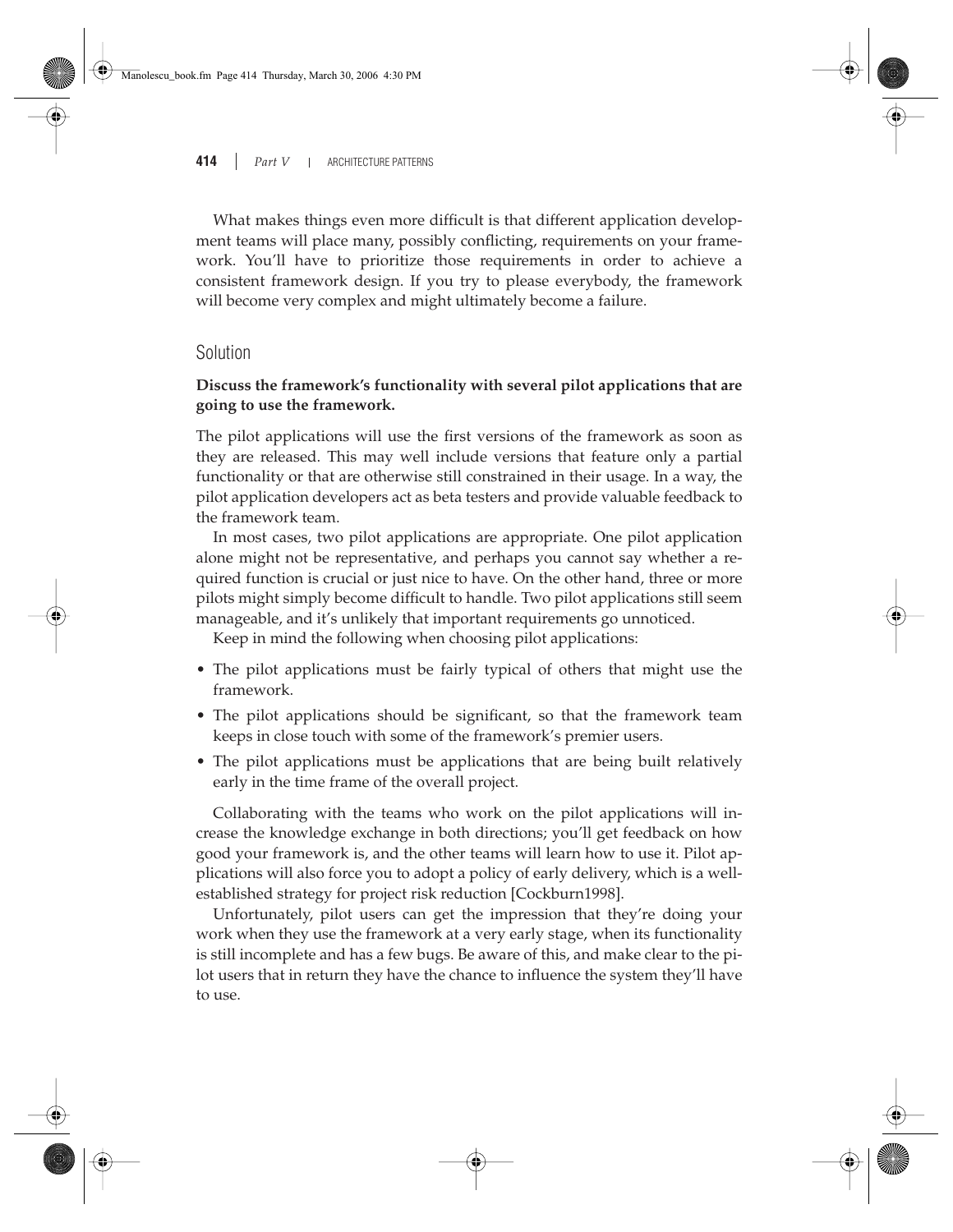### Examples

**The Data Access Layer Framework** Among the new systems, the health insurance system was a very typical one. The framework team had many discussions with the team that built this system. These discussions particularly helped shape the understanding of two-dimensional versioning of application data—versioning that makes a difference between when a change becomes effective and when it becomes known. It's a subtle topic, and it was quite significant for the requirements analysis and for the framework design in the earliest stage of the project. The framework didn't feel on safe ground, though, until they got into detailed discussions with the team who built the new customer system. The new customer system had slightly different requirements on application data versioning. Both systems complemented each other well as far as architectural requirements were concerned.

**The Web Portal Framework** The life insurance system and customer system served as pilot applications for the Web portal framework. This was clearly a good choice, since these applications were typical for the portal's usage. For instance, a typical use case is that of a bank assistant who looks up a customer in the customer system and recommends certain life insurance products to back up a bank credit. This typical use case involves exactly the two applications that were chosen as pilot applications. The framework designers received a lot of input from collaborating with the application developers.

### **Discussion**

Collaborating with the pilot users is a kind of FRAMEWORK USER INVOLVEMENT (7), but it's actually more than that. Involving the framework users has the primary goal of achieving a better understanding of the framework among the users once the framework is released, whereas the knowledge exchange with the pilot users is bi-directional.

Prototyping is a strategy generally approved of in the literature on reusable software. Brian Foote and William Opdyke recommend to PROTOTYPE A FIRST-PASS DESIGN [Foote+1995] when the goal is to design software that is usable today and reusable tomorrow, as is certainly the case with frameworks that are developed with large-scale reuse in mind.

The importance of feedback from users is generally acknowledged. In his generative development-process pattern language, Jim Coplien stresses that it is important to ENGAGE CUSTOMERS [Coplien1995], in particular, for quality assurance, mainly during the analysis stage of a project but also during the design and implementation stages. Along similar lines, speaking of customer interaction,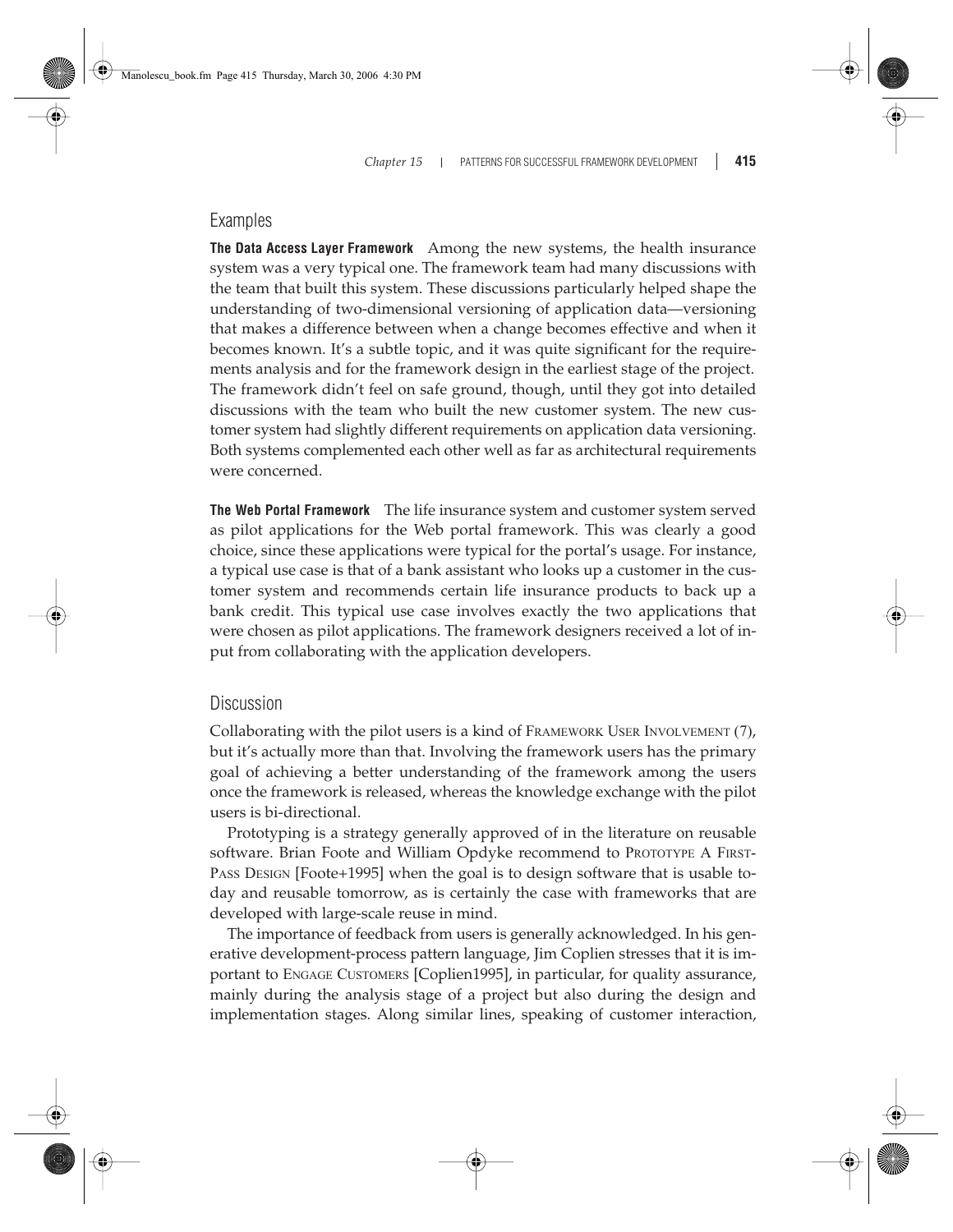Linda Rising emphasizes that IT'S A RELATIONSHIP NOT A SALE [Rising2000]. Speaking openly with customers—the framework users in this case—will give you valuable feedback about your product.

The pilot applications are not only useful for finding out the requirements for the framework; they also form the precondition for setting up PILOT-BASED TESTS  $(6)$ .

### **5. Small Objects**

Problem

**How can you increase the framework's flexibility while restricting its complexity?**

### Context

The overall scope and functionality for the framework is clear. You're now in the process of breaking the overall functionality down into smaller pieces, such as individual objects or functions that applications can use.

#### Forces

Maybe your framework offers an interface to the applications that use it. Maybe it offers abstract classes that the concrete applications have to implement. Either way, it provides a certain amount of functionality to the applications. This functionality is typically expressed by a set of objects or methods—or functions, depending on the underlying technology. This invites the question of how these artifacts should be designed.

There are essentially two opposite approaches you can take. You can choose either a larger number of less powerful objects or a smaller number of more powerful objects.

From the application programmer's viewpoint, both a smaller number of objects and simpler objects are desirable, because both make the framework easier to understand. But because you have to offer a certain amount of functionality, you cannot reduce both the number of objects and the individual objects' complexity. You have to choose one and sacrifice the other.

Which option should be preferred?

You have to keep in mind that different applications will probably use your framework in slightly different ways. Combinatorics tell us that a larger number of less complex objects can be combined in many more different ways than a small number of very powerful objects. This flexibility represents a clear advantage.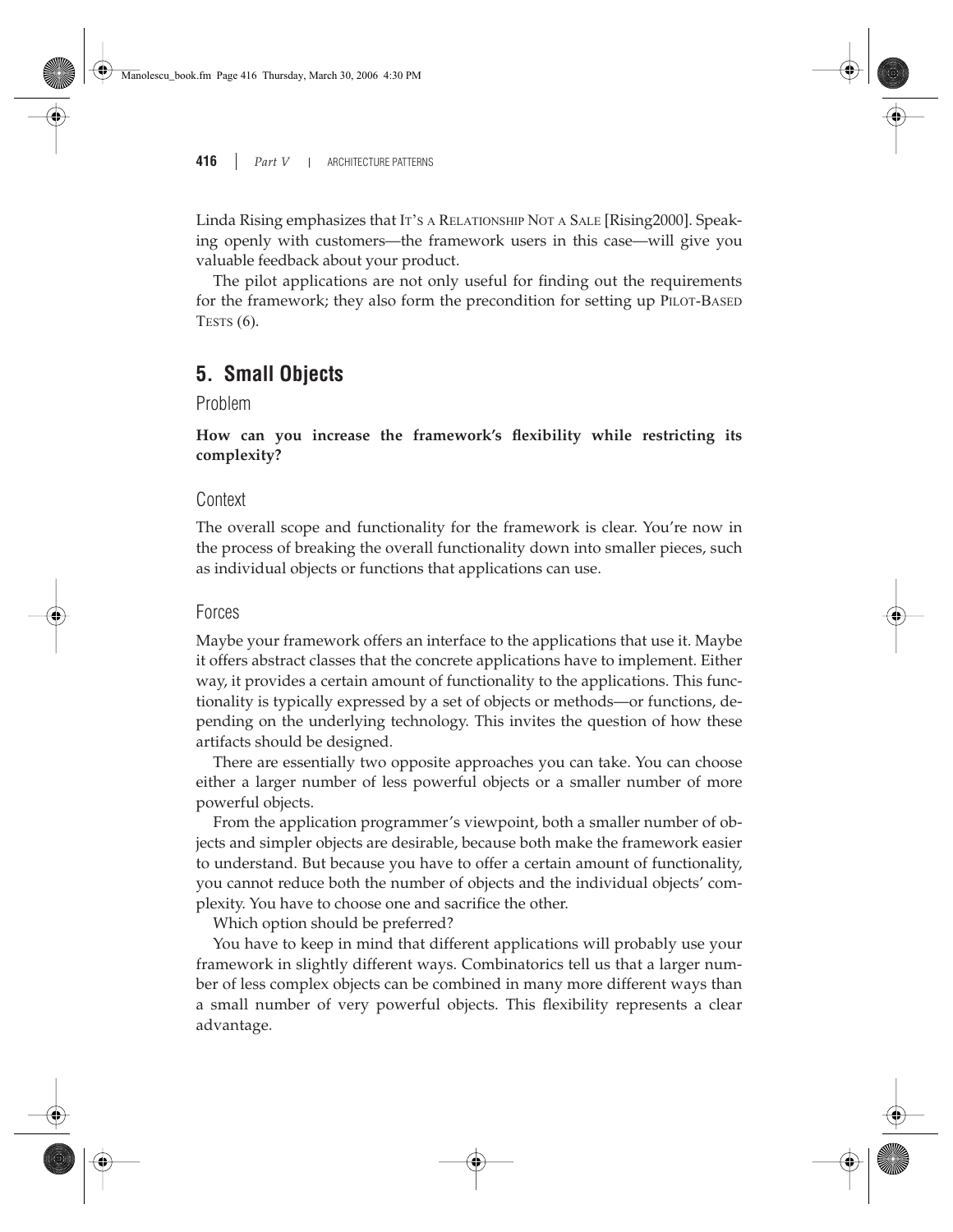In addition, complex objects are generally difficult to understand and difficult to reuse. This is true especially for objects with huge interfaces and methods that require many parameters.

### Solution

**When breaking down functionality into individual objects, favor a larger number of less powerful objects over a smaller number of more powerful objects.**

Applications can then combine several objects to obtain a behavior that is tailored to their specific needs. This policy offers several advantages:

- The objects the framework offers will be better understood.
- Smaller objects have a better chance of meeting the users' needs, since they are less specific to a certain context.
- A larger number of smaller, somewhat atomic, objects allows for more combinations, and hence for an increased configurability of the application.

The price you have to pay for this strategy is that you cannot minimize the number of objects, but as long as the objects are fairly easy to understand, this seems a reasonable price to pay.

### Examples

**The Data Access Layer Framework** The data access layer framework allows the loading of business objects into its cache where they can be processed. Typically, an application loads a policy object and changes it, thereby also changing the policy's state, which can be active, under revision, or offered to customers.

What happens when a policy object, one that is already in the cache, is requested? Should it be updated? Should the version in the cache be used instead? Different applications had different requirements. Some applications even needed to define a priority among states; for instance, an active object should be replaced by an object under revision but not vice versa. The framework team refused to include such a logic into the framework's function for loading objects. Instead, they implemented two smaller functions: one that tells applications whether a certain object is already available in the cache, and another that loads objects. Applications can combine these functions to implement their specific logic.

Another example: The data access layer keeps track of which objects have been changed. At the end of a session, applications can commit all or some of the changes to the database. The team decided not to implement a complex function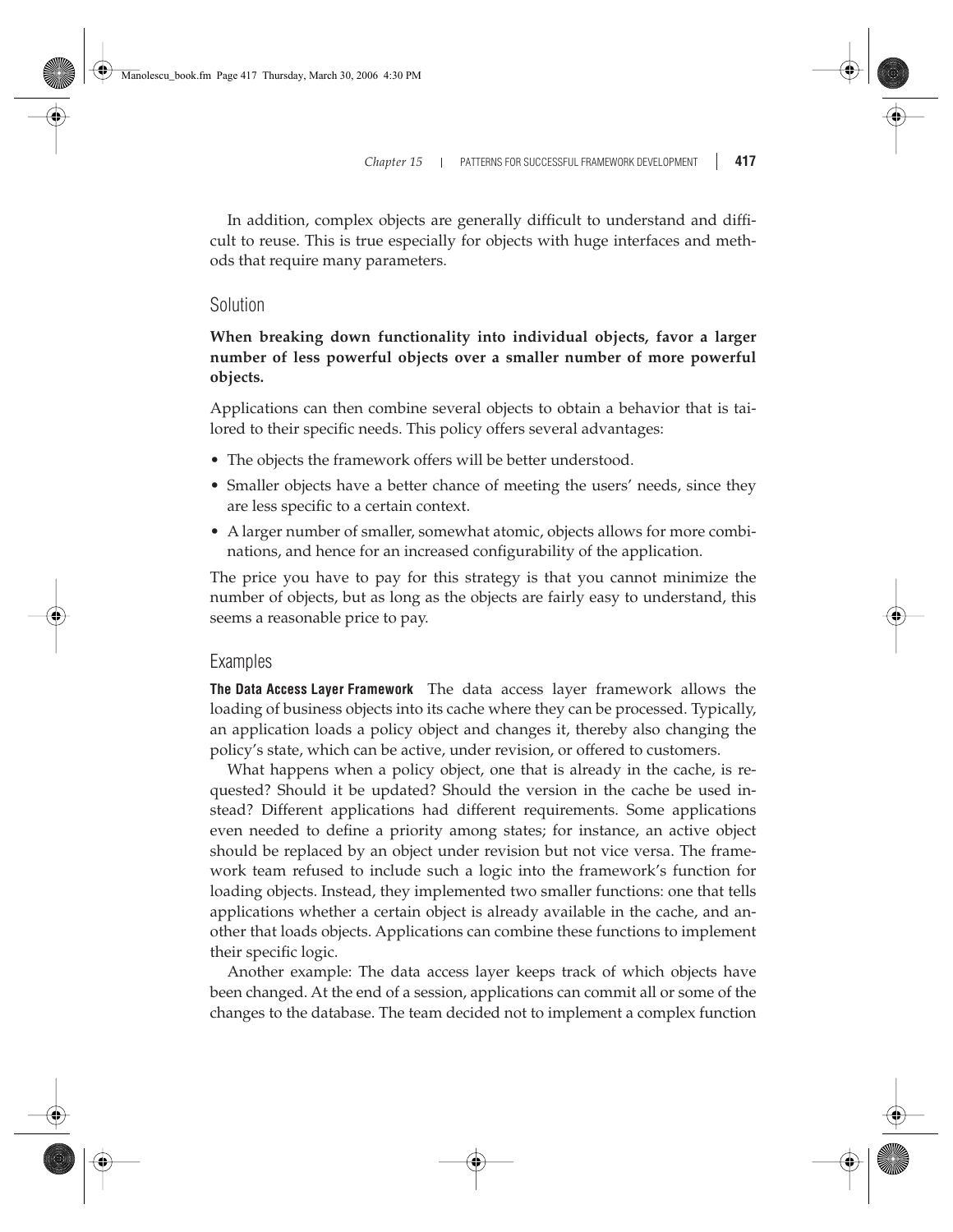that saved all changed objects, but again decided to offer two functions: one that listed all changed objects, and one that saved individual objects to the database. Applications can combine these functions to implement their strategies of which changes should be committed to the database as they see fit.

**The Web Portal Framework** The Web portal framework allows the applications to define certain use cases that specify the order in which user requests are processed and mapped onto calls of the back-end systems. The framework team decided to let the use cases' objects consist of smaller entities—so-called "usersteps"—that the application developers could aggregate to full-fledged use cases according to their specific needs.

This solution turned out quite successfully. The definition of use cases was easy to understand, and the flexibility of the use case definitions made the concept useful for many applications.

#### Discussion

A framework should display THE BEAUTY OF SIMPLICITY (2). Less functionality is often better than more functionality. But at some point we know that a certain functionality is not debatable, but strictly necessary. This pattern deals with the question of how this functionality can be implemented in such a way that different applications can use it most easily.

The suggestion to have small objects is similar to Don Roberts' and Ralph Johnson's suggestion to build frameworks from FINE-GRAINED OBJECTS [Johnson+ 1998] and Brian Foote's and Joseph Yoder's recommendation to design objects with a LOW SURFACE-TO-VOLUME RATIO [Foote+1998], that is, objects with small external interfaces.

The benefit of using small objects is also related to the observation that small modules are more likely to be reusable, because smaller modules make fewer assumptions about the architectural structure of the overall system [Garlan+1995]; hence the risk of an architectural mismatch between components is reduced.

### **6. Pilot-Based Tests**

### Problem

**How can you test the framework sufficiently and reliably?**

### Context

You are in the process of coding the framework. Tests are necessary to make sure that the framework works correctly and reliably.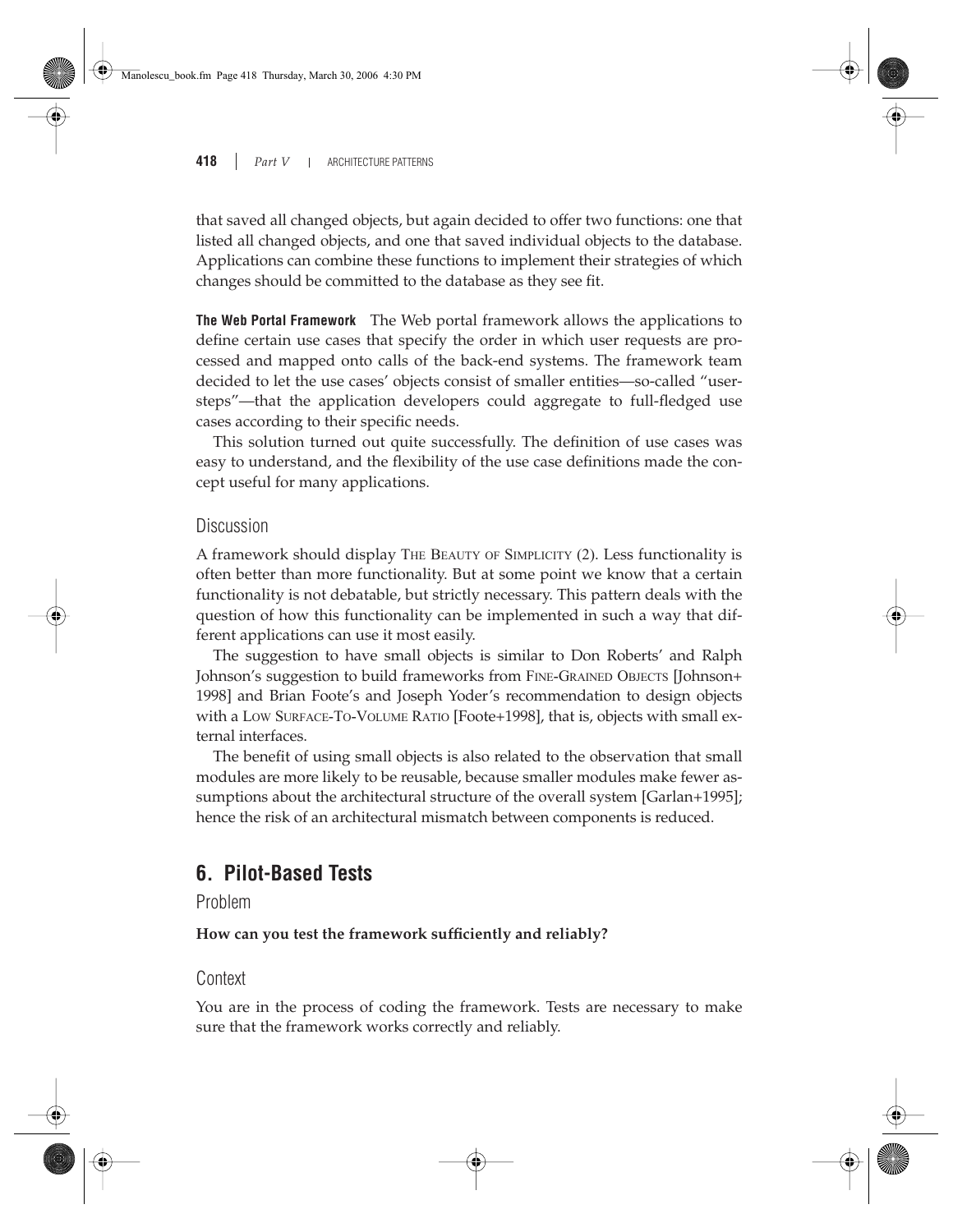### Forces

Testing is an important aspect of quality assurance. Testing is particularly important when you build a framework, since bugs would quickly manifest in all applications that use the framework.

However, testing a framework is difficult [Fayad+1999]. A framework alone is just an abstract architecture, not something that can be executed. In order to test the framework, you need a sample application that uses the framework and so acts as a test driver.

Moreover, when you test software, you need test cases with sufficient coverage. Using just one application as a test driver is probably insufficient, because this one application might not use all the features the framework offers.

In addition, it can be difficult to find realistic test scenarios when there are no precursor applications that you could use.

#### Solution

#### **Set up tests based on the pilot applications.**

These tests can take different forms:

- Identify core components from the pilot applications that call the framework, and then use these components as test drivers for the framework.
- Find typical use cases from the pilot applications and maintain them as a test suite.
- Shape these test cases into regression tests that you can run before every release of a new version of your framework.

However, you can't rely on the pilot applications alone. You also have to include some exotic scenarios in your test suite, ones that take your framework to its limits and that can detect more unexpected bugs.

In addition, you need test cases that test the time, performance, and stability of your framework under load.

#### Examples

**The Data Access Layer Framework** The two-dimensional versioning of application data had to be tested with real-world examples. The first time the framework team performed such realistic tests was in a two-week workshop together with the team that developed the health insurance system. In this workshop, the framework team learned some subtle details about two-dimensional versioning that they had not yet implemented. The framework team was therefore able to do some fine-tuning at a relatively early stage. Overall, these tests were very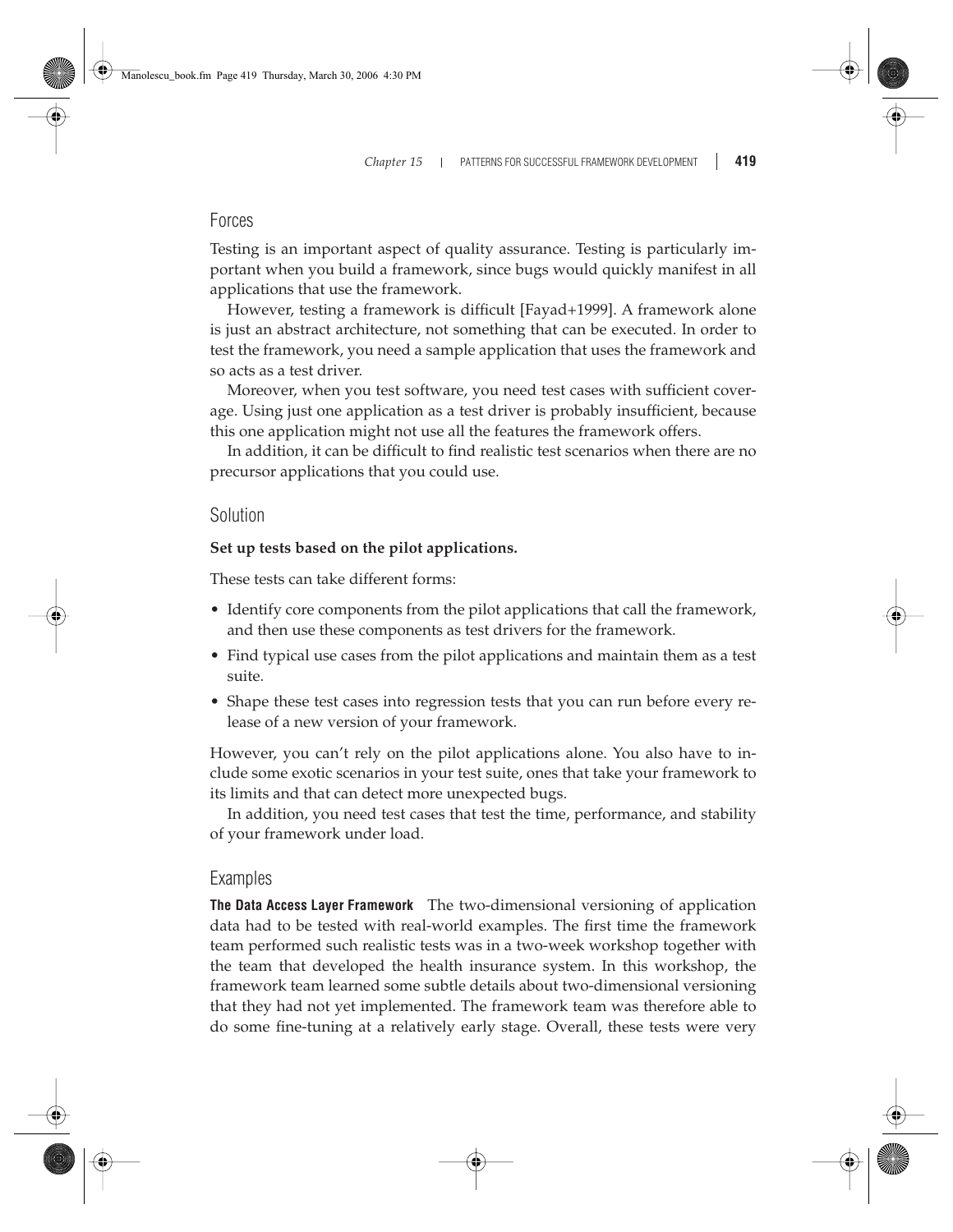successful, because the few changes that were necessary could quickly be made. These tests would not have been possible without the pilot users—the health insurance application team.

Moreover, the realistic examples that were used in the workshop represented typical use cases for the health insurance system. The framework team used these scenarios as a test suite for a series of future framework versions.

The customer system acted as the second pilot application. The framework team occasionally tested together with the customer system team, since this reduced the necessary testing effort for both teams. Everybody was able to fix problems very quickly, which was equally good for both teams.

**The Web Portal Framework** Tests of the Web portal framework were always performed using the pilot applications. It was extremely convenient to have two applications at hand that provided realistic test cases. New versions of the framework were only released after they had been approved by test teams that had checked whether the integration of the life insurance system and the customer system worked smoothly.

In addition to this, performance tests were carried out from time to time to check the portal's time performance.

### Discussion

Testing is an activity where the PILOT APPLICATIONS (4) are particularly helpful. Finding real-world test scenarios would otherwise be very difficult.

Joining efforts with the users for testing is a particular kind of FRAMEWORK USER INVOLVEMENT (7) from which both the framework developers and users can benefit. The framework developers receive valuable test scenarios, while the framework users can run tests with the framework developers readily available for immediate bug fixing, if necessary.

### **7. Framework User Involvement**

Problem

**How can you make sure that members of the other teams will be able to use your framework when they build their applications?**

### **Context**

You have completed a first version of the framework. It's now the application developers' turn to use the framework in their applications.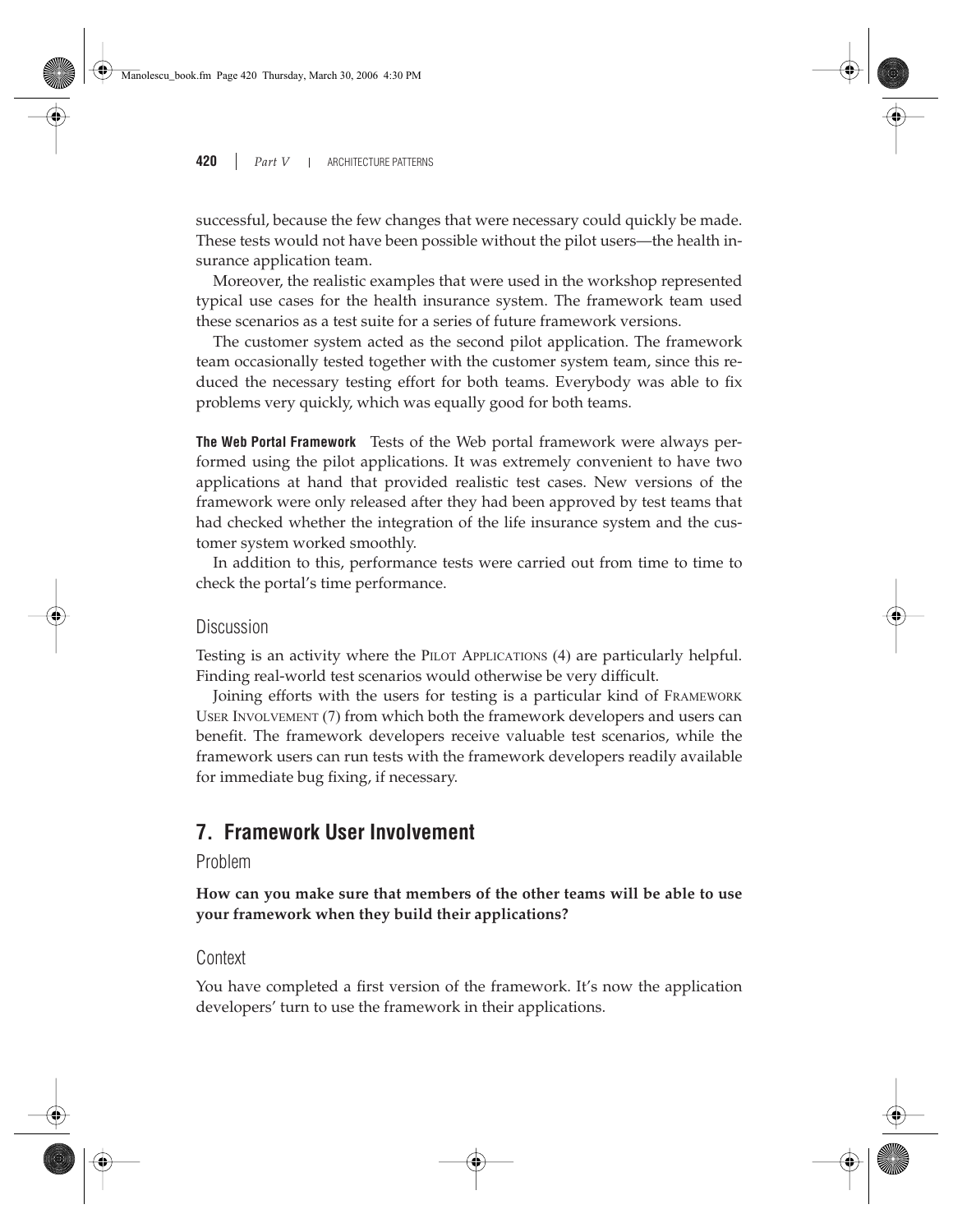### Forces

Other teams depend on your framework in order to complete their applications—that is, to be successful in what they're doing. They want to know what the framework does and how it works. That's fair enough; you should let them know.

Empirical studies have shown that most people are willing to reuse software if it fits their needs [Frakes+1995]. You can therefore assume that the other teams are generally willing to use the framework as long as you can convince them that the framework offers the necessary functionality and that using the framework is easier than developing the functionality from scratch.

Moreover, frameworks often trade efficiency for flexibility, at least to some degree [Fayad+1999]. When efficiency is critical, applications built with the framework may need some fine-tuning. They may also have to replace certain generic mechanisms with more concrete and more efficient ones. In any case, users might need help using the framework or even customizing it a bit.

Ultimately, it's your goal that the other teams use the framework successfully. If they don't, the failure will be blamed on you, the framework team, rather than on them, the application team.

### Solution

### **Involve the teams that use your framework.**

You must show the users how they should use the framework. The users must get an understanding of the framework's feel, so that they understand what they can and what they cannot expect from the framework and how they can integrate it into their applications.

Possible actions include:

- Run common workshops. Explain the steps that users have to take when they build applications with the framework.
- If possible, provide tools that support the framework's instantiation process and demonstrate how to use these tools.
- Provide examples of how an application and your framework collaborate.
- If necessary, show the users how to optimize the applications they are building using the framework.
- Prepare tutorials and documentation and make them available early. Make sure the documentation directly addresses the framework users as its TARGET READERS [Rüping2003] and maintains a FOCUS ON LONG-TERM RELEVANCE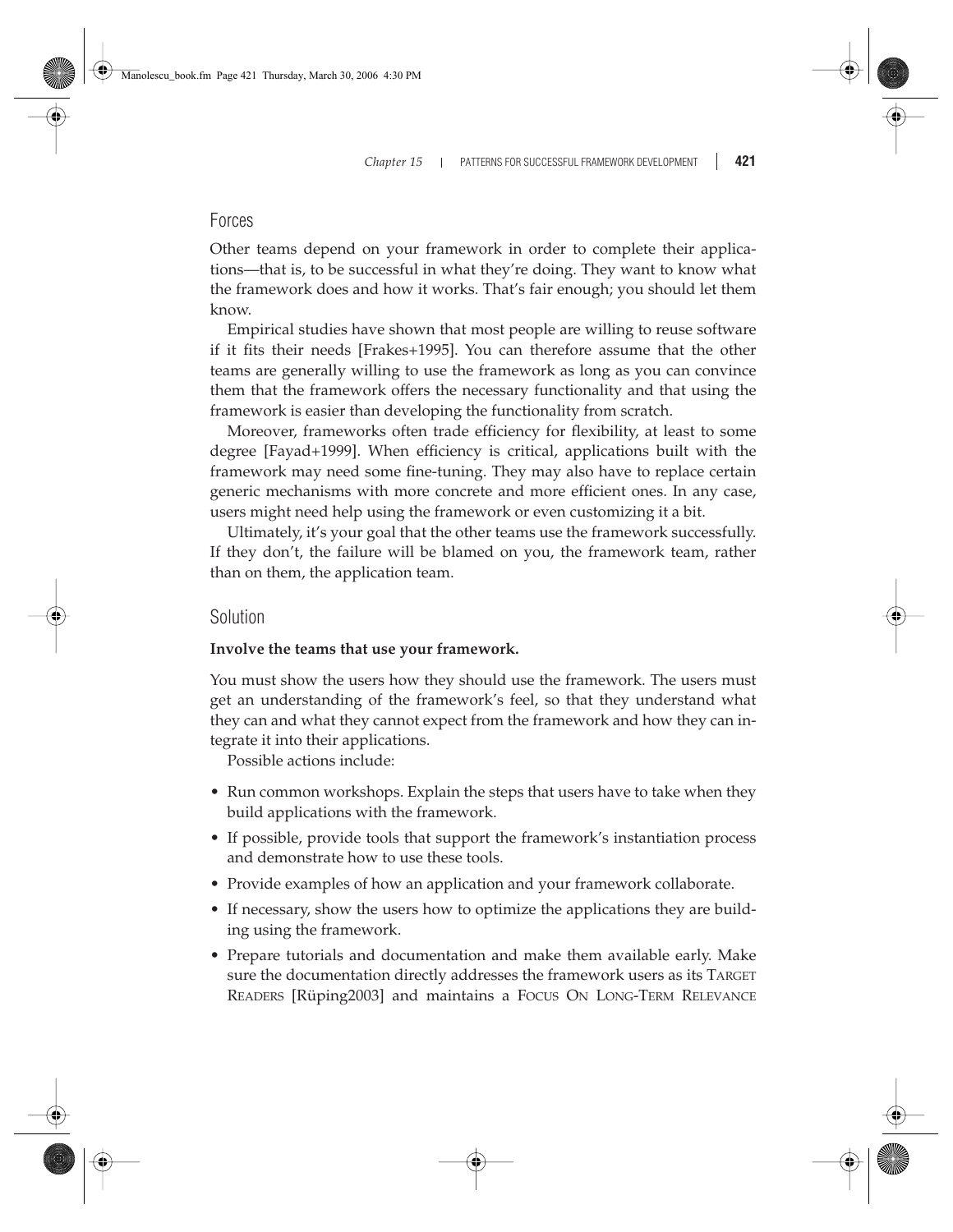[Rüping2003]—things that application developers will need to know in the long term, when the framework team might not be available anymore on a day-to-day basis.

• Combine written documentation and interactive workshops with the application developers to establish an atmosphere in which team members can share information of different kinds and formats—an atmosphere that can be described as an INFORMATION MARKETPLACE [Rüping2003].

The drawback is that involving the users a lot costs a lot of time and will probably take place while the framework is still developed further. You must make sure that framework development doesn't grind to a halt while you're busy running workshops.

### Examples

**The Data Access Layer Framework** After the release of the first version of the framework, the framework team had a two-week workshop together with the team that developed the health insurance system. The health insurance team wanted to know what they had let themselves in for—how they could use the framework. The framework team showed them and at the same time had the opportunity to fine-tune the two-dimensional versioning of application data, since it was tested with real-life examples for the first time.

At some point, the framework team learned that the commission system had special efficiency requirements. The commission system team had to define a sophisticated mapping of business objects onto database tables—more sophisticated than could be defined in the framework's meta information. Both teams discussed a way to extend the data access layer of the application with a special module that implemented the special mapping.

The framework team provided a usage document that explained the necessary steps that application developers had to take to configure the framework and to use it in their specific context. The document was helpful, especially in combination with workshops like the ones just mentioned, in which the application programmers were shown how to do what was written in the document.

**The Web Portal Framework** The project managed to integrate the life insurance system and the customer system into the Web portal, despite the portal's relative complexity. Crucial for this success was the fact that the framework team and the application development team had offices next door to one another and that they were able and willing to collaborate closely. Informal communication was no problem, and communication channels were fast. The framework developers were available all the time to answer questions from the application de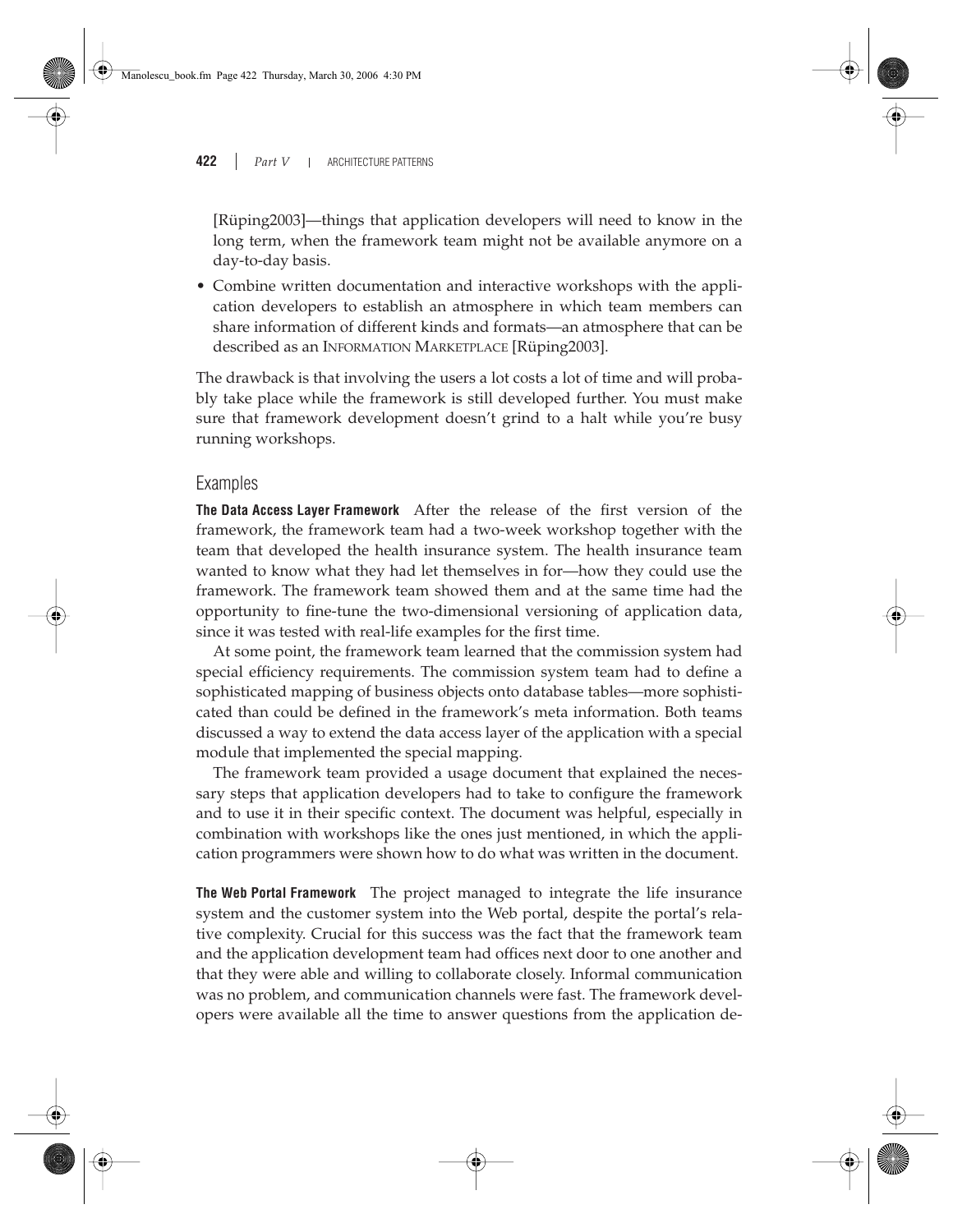velopers. Actually, the framework developers and the application developers felt they were one team, sharing the common goal of bringing the portal to life.

### **Discussion**

Unlike the collaboration with the PILOT APPLICATIONS (4), this pattern doesn't put the emphasis on how the framework team can learn from the framework's users (although it's fine if they do). The focus here is to provide a service to the users and help them.

Involving the users and working jointly on their tasks is generally acknowledged as a successful strategy to use to achieve this goal. In particular, this is true of frameworks, due to the additional level of abstraction and the sometimes non-trivial instantiation process [Eckstein1999].

Moreover, listening to the users, running common workshops, and so forth, helps to BUILD TRUST [Rising2000]. Trust is important because the users will view your framework as a third-party component; they will only be successful building their application if the framework works as it is supposed to.

When you explain how to use the framework, using design patterns is often useful, since they describe typical ways in which application programs can be put together [Johnson1997]. If you consider developing a tool that helps users build applications, keep in mind that a complicated mechanism is probably not justified. However, a simple script, perhaps based on object-oriented scripting languages, might save a lot of work [Ousterhout1999].

### **8. Multiple Change Requests**

### Problem

**How can you prevent the framework from growing too complex as a consequence of change requests?**

### **Context**

Several applications use your framework. Application developers approach you with requests for additional functionality.

### Forces

Regardless of how much functionality you have already included in your framework, some people will always ask you to include more. After all, if you add functions to the framework, the members of the other teams won't have to implement these functions themselves.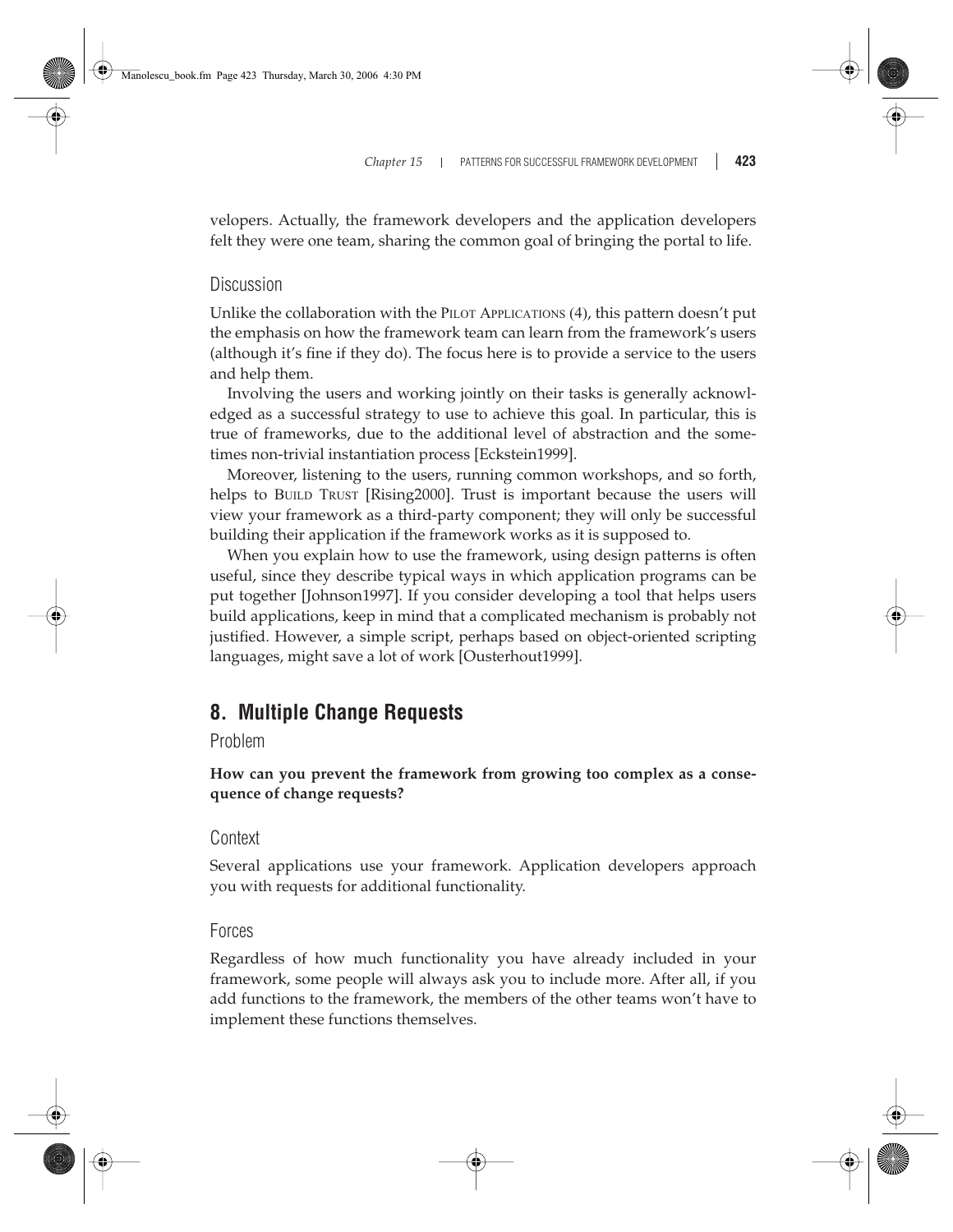But if you accept all change requests, the framework might end up overloaded with functionality. Worse yet, different users might come up with conflicting change requests, and if you accept all of them, you put the framework's consistent architecture at risk.

You absolutely must keep the framework simple. In particular, you should avoid building the framework to run in different modes [Jolin1999]. So what should you do?

If only one application is interested in the additional functionality, that application's team can implement the desired functions on a concrete level at a much lower cost than would result if you implement them on an abstract level.

However, if several applications need additional functionality, it's probably useful to include that functionality—for all the reasons that justify a framework in the first place.

### Solution

**Accept change requests only if several teams will use the additional functionality.** What the word *several* means will depend on the concrete situation. If a framework is used by just three or four applications, the fact that a change request is supported by two of them can be evidence enough to show that the change request is justified. If there are more applications that use the framework, the threshold might be higher. Either way, you must make sure that you add functionality only if it is of general use, not just useful in rare cases.

The following guidelines are helpful for dealing with change requests:

- Be active. Once you have received a change request, it's your job to figure out if it could be useful for more than just one team.
- Help users of the framework to add application-specific functions when their change request is rejected and they need to find an individual solution to solve their problem.

When a change request is accepted, make sure that it doesn't invalidate the framework's design. Apply refactoring techniques if necessary [Fowler1999].

### Examples

**The Data Access Layer Framework** The data access layer framework normally allows committing changes to the database only at the end of a session. After a while, it turned out that both the workflow system and the printing system required an exception to this rule; certain changes had to be visible on the database immediately. Given the fact that two applications requested the change, the framework team decided to offer an additional function that commits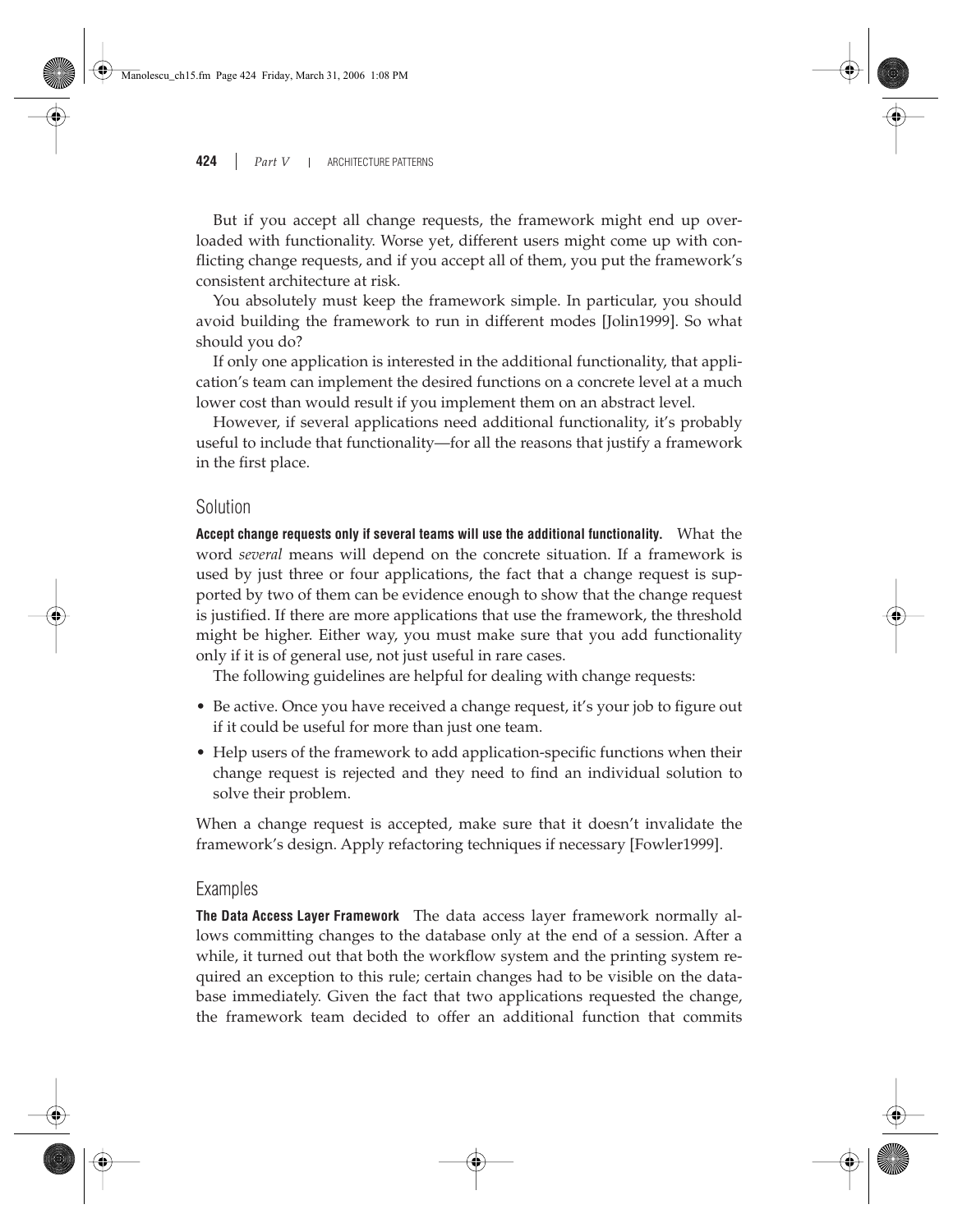changes to the database immediately as long as these changes are atomic and consistent.

The customer system needed special search functions that allowed searching for a person with an arbitrary combination of name, phone number, address, and other data. The data access layer framework never included such arbitrary queries, since they would have been very complex to implement and they might have easily ruined the system's time performance. Because no other team needed such queries, the framework team decided not to extend the framework but to show the customer system team how to extend their concrete application with the necessary functionality.

At some point, the framework team received several requests from different teams for extending the two-dimensional versioning. It turned out that what those teams needed could already be expressed. The desired extensions would have made things a little more comfortable for the other teams. However, everybody requested different comfort functions that, if implemented together, would have overcomplicated the framework. The framework team thus declined the change requests.

**The Web Portal Framework** Of all the change requests concerning the Web portal, the first thing the project had to decide was whether they addressed the framework or any of the applications. The rule of thumb was this: Only if both applications would benefit would the change request be justified. Only a change request made by both applications was thus a candidate that the framework team would consider. This policy avoided having the applications' functionality intrude into the framework.

### Discussion

We know that building a framework is justified only when there is CONCRETE EV-IDENCE FOR REUSE (1). This pattern is in sync with the principle that functionality should be added to a framework only if at least two applications can use it. It can be acceptable to bend the rule of three a little if a technically plausible change request is made by two applications, but if the requested functionality is useful only for one individual application, it certainly doesn't belong in the framework.

### **Conclusions**

I'd like to conclude this chapter by considering the patterns and the core principles expressed by them from a slightly different perspective.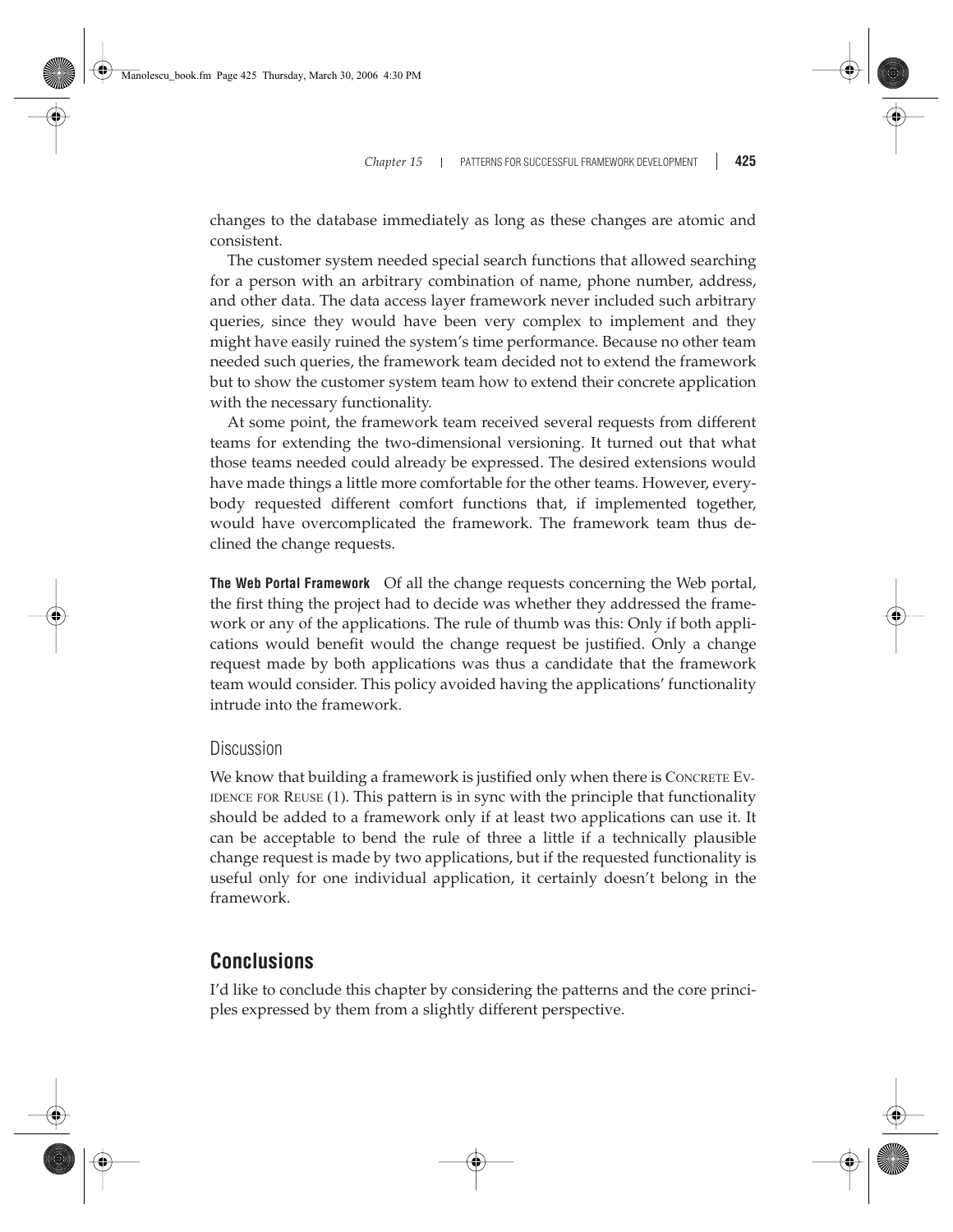Over the last couple of years there have been many successful frameworks in the world of open source software. Examples include, but aren't limited to, frameworks that have emerged from the Apache Software Foundation [www.apache.org], such as Struts and Cocoon. Let's take a brief look at the characteristics of these frameworks and see if we can find evidence for why they have been (and still are) so successful.

- The frameworks keep a clear focus on their core tasks. You can say what these framework do in just a few words. Struts is a framework for the implementation of the model view controller pattern. Cocoon is a framework for XML-processing organized in a pipeline style. None of these frameworks tries to solve every problem on earth. Instead, the developers worked hard to retain the frameworks' scope.
- The frameworks address areas with a concrete potential for reuse. Web development is central to today's world of software, and you can find the aspects that the frameworks address in many applications worldwide.
- The frameworks are relatively easy to use. This doesn't mean they're trivial to use, but the frameworks aim to avoid unnecessary complexity and keep an eye on a straightforward usage process.
- There is a strong collaboration between the framework developers and the framework users. These frameworks haven't been developed in an ivory tower. We speak of the open source community—the word *community* alone suggests that there is a massive exchange of information involved. It's this community that gives the framework developers much useful feedback on what they do and what they plan to do.

Keeping a clear focus, aiming for straightforward solutions, avoiding complexity whenever possible—these appear to be key factors in many success stories on frameworks. I think it's important to understand that to achieve these things, a certain frame of mind is required to be shared among the project team members that gives preference to smaller and practical solutions over higher, but unachievable, goals. In addition, a strong collaboration between framework developers and users seems to be an equally important ingredient to successful framework development.

You can find all this advice running like an undercurrent through the patterns presented in this chapter and in the solutions they suggest. In this sense, the patterns should help you with your decision if you're considering building a framework and should provide you with much useful experience in running your framework projects successfully.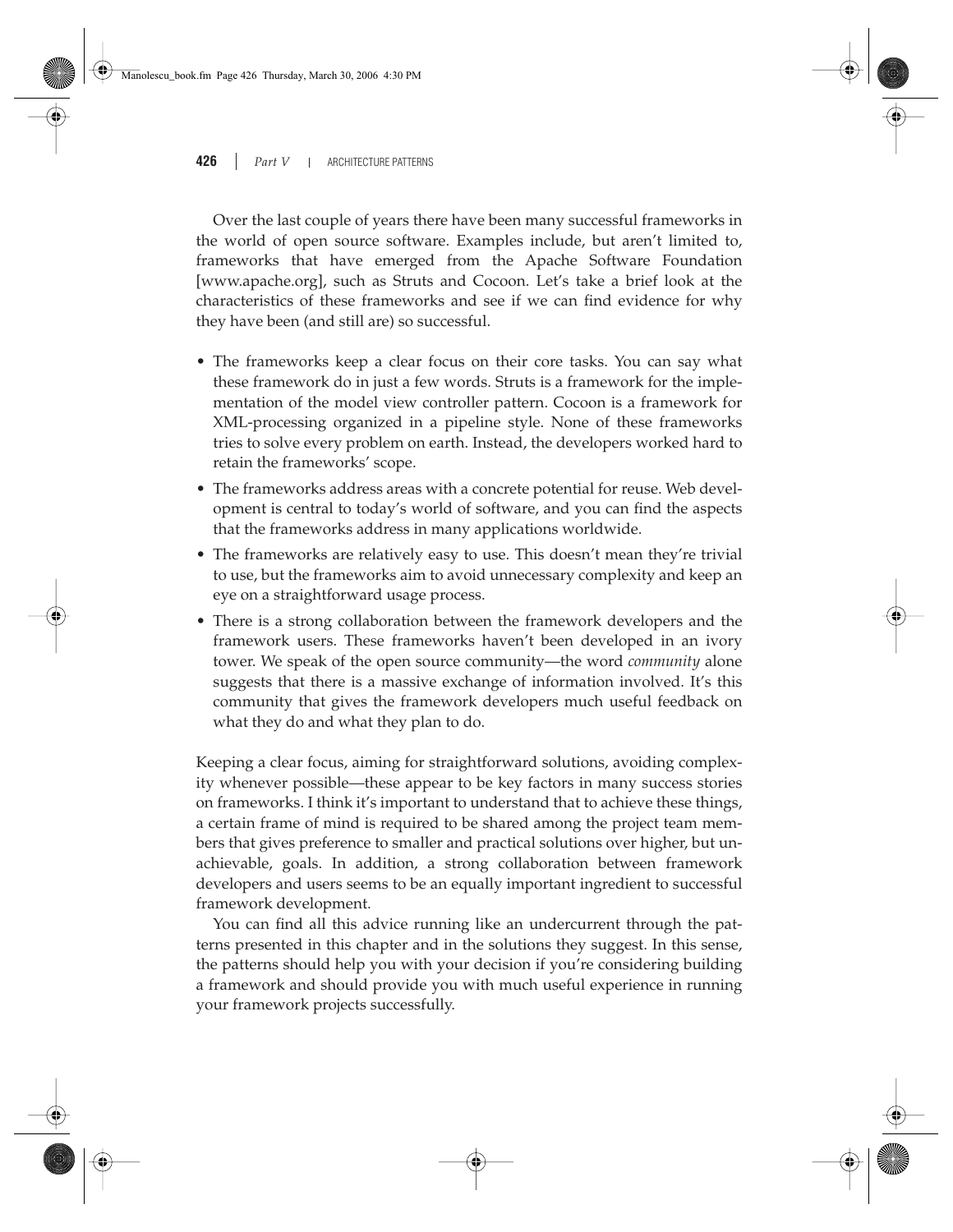### **Acknowledgments**

First, I'd like to thank the people who shared their ideas on framework development with me throughout the last couple of years. Special thanks go to the colleagues of sd&m software design & management AG, Germany, with whom I was happy to collaborate on the two projects described in this chapter.

Sending a paper to a pattern conference always gives you a huge amount of valuable feedback. This chapter has gone through the process twice. Neil Harrison was the shepherd for an earlier version at PLoP 2000, and Dragos Manolescu shepherded the current version for EuroPLoP 2003. Both provided useful comments and suggestions, and they helped me improve the chapter. Thanks also go to the participants of the PLoP 2000 and EuroPLoP 2003 workshops in which this chapter was discussed.

### **References**

[www.apache.org] Apache Software Foundation. *www.apache.org*.

- [Ambler2002] S. Ambler. *Agile Modeling: Effective Practices for eXtreme Programming and the Unified Process*. New York: John Wiley & Sons, 2002.
- [Beck2000] K. Beck. *Extreme Programming Explained: Embrace Change*. Boston: Addison-Wesley, 2000.
- [Brooks1995] F. P. Brooks. *The Mythical Man-Month*. Reading, MA: Addison Wesley, 1995.
- [Brugali+1997] D. Brugali, G. Menga, and A. Aarsten. "The Framework Life Span." In *Communications of the ACM*, Vol. 40, No. 10. ACM Press, October 1997.
- [Cockburn1998] A. Cockburn. *Surviving Object-Oriented Projects—A Manager's Guide*. Reading, MA: Addison-Wesley, 1998.
- [Cockburn2002] A. Cockburn. *Agile Software Development*. Boston: Addison-Wesley, 2002.
- [Coplien1995] J. O. Coplien. "A Generative Development-Process Pattern Language." In J. Coplien and D. Schmidt (eds.), *Pattern Languages of Program Design.* Reading, MA: Addison-Wesley, 1995.
- [Eckstein1999] J. Eckstein. "Empowering Framework Users." In M. Fayad, R. Johnson, and D. Schmidt (eds.), *Building Application Frameworks—Object-Oriented Foundations of Framework Design.* New York: John Wiley & Sons, 1999.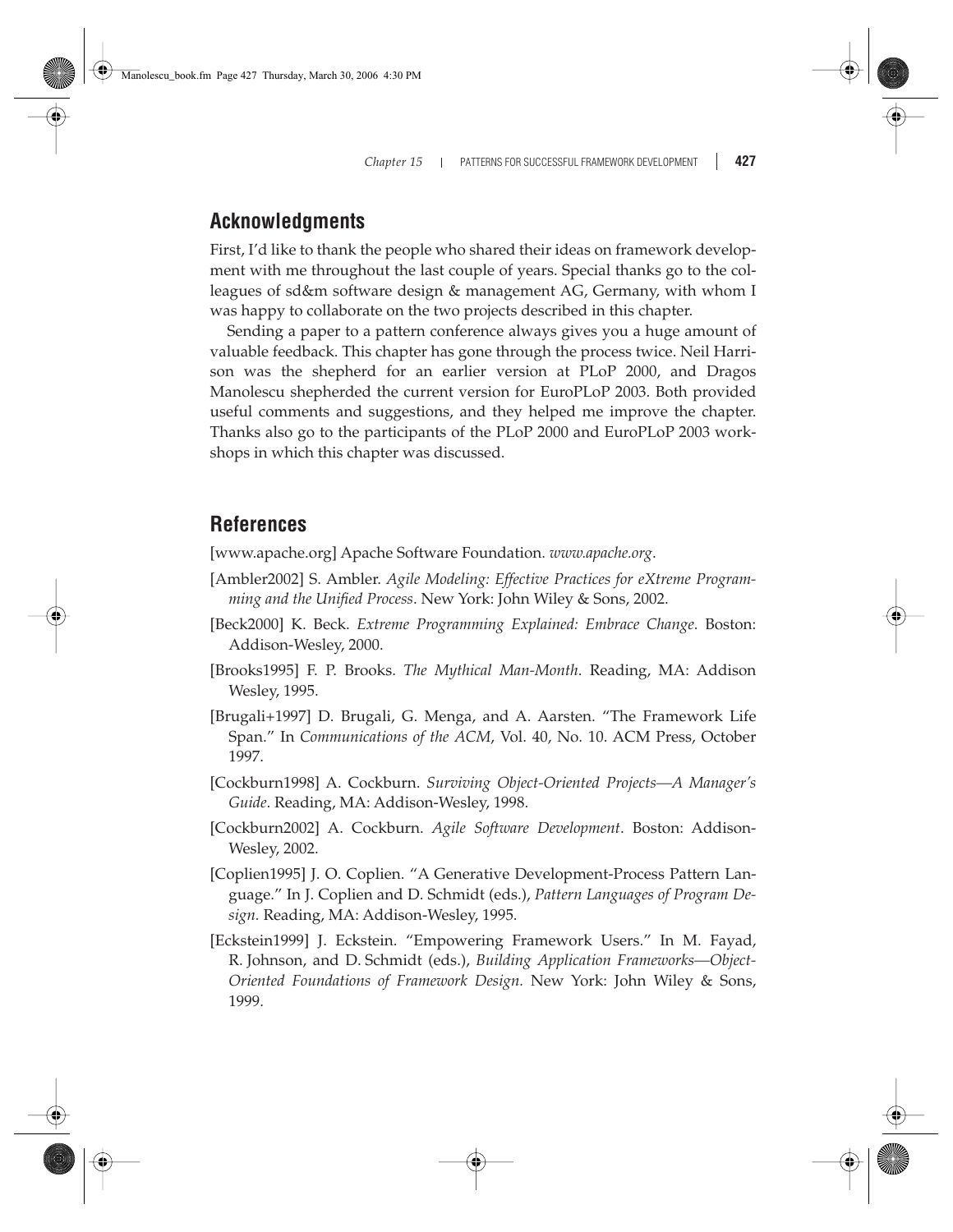- [Fayad+1999] M. E. Fayad, R. E. Johnson, and D. C. Schmidt. "Application Frameworks." In M. Fayad, R. Johnson, and D. Schmidt (eds.), *Building Application Frameworks—Object-Oriented Foundations of Framework Design.* New York: John Wiley & Sons, 1999.
- [Foote+1995] B. Foote and W. F. Opdyke. "Lifecycle and Refactoring Patterns That Support Evolution and Reuse." In J. Coplien and D. Schmidt (eds.), *Pattern Languages of Program Design.* Reading, MA: Addison-Wesley, 1995.
- [Foote+1996] B. Foote and J. Yoder. "Evolution, Architecture, and Metamorphosis." In J. Vlissides, J. Coplien, and N. Kerth (eds.), *Pattern Languages of Program Design 2*. Reading, MA: Addison-Wesley, 1996.
- [Foote+1998] B. Foote and J. Yoder. "The Selfish Class." In R. Martin, D. Riehle, and F. Buschmann (eds.), *Pattern Languages of Program Design 3*. Reading, MA: Addison-Wesley, 1998.
- [Fowler1999] M. Fowler. *Refactoring: Improving the Design of Existing Code*. Addison-Wesley, 1999.
- [Frakes+1995] W. B. Frakes and C. J. Fox. "Sixteen Questions About Reuse." In *Communications of the ACM*, Vol. 38, No. 6. ACM Press, June 1995.
- [Garlan+1995] D. Garlan, R. Allen, and J. Ockerbloom. "Architectural Mismatch, or Why it's Hard to Build Systems out of Existing Parts." In *Proceedings of the International Conference on Software Engineering, ICSE 17*. ACM Press, 1995.
- [Jacobsen+1997] I. Jacobsen, M. Griss, and P. Jonsson. *Software Reuse: Architecture, Process and Organization for Business Success*. ACM Press, 1997.
- [Johnson1997] R. E. Johnson. "Frameworks = (Components + Patterns)." In *Communications of the ACM*, Vol. 40, No. 10. ACM Press, October 1997.
- [Johnson+1998] R. Johnson and D. Roberts. "Patterns for Evolving Frameworks." In R. Martin, D. Riehle, and F. Buschmann (eds.), *Pattern Languages of Program Design 3*. Reading, MA: Addison-Wesley, 1998.
- [Jolin1999] A. Jolin. "Usability and Framework Design." In M. Fayad, R. Johnson, and D. Schmidt (eds.), *Building Application Frameworks—Object-Oriented Foundations of Framework Design.* New York: John Wiley & Sons, 1999.
- [Ousterhout1999] J. K. Ousterhout. "Scripting: Higher Level Programming for the 21st Century." In *IEEE Computer*, Vol. 32, No. 3, March 1999.
- [Pree+1999] W. Pree and K. Koskimies. "Framelets—Small is Beautiful." In M. Fayad, R. Johnson, and D. Schmidt (eds.), *Building Application Frame-*